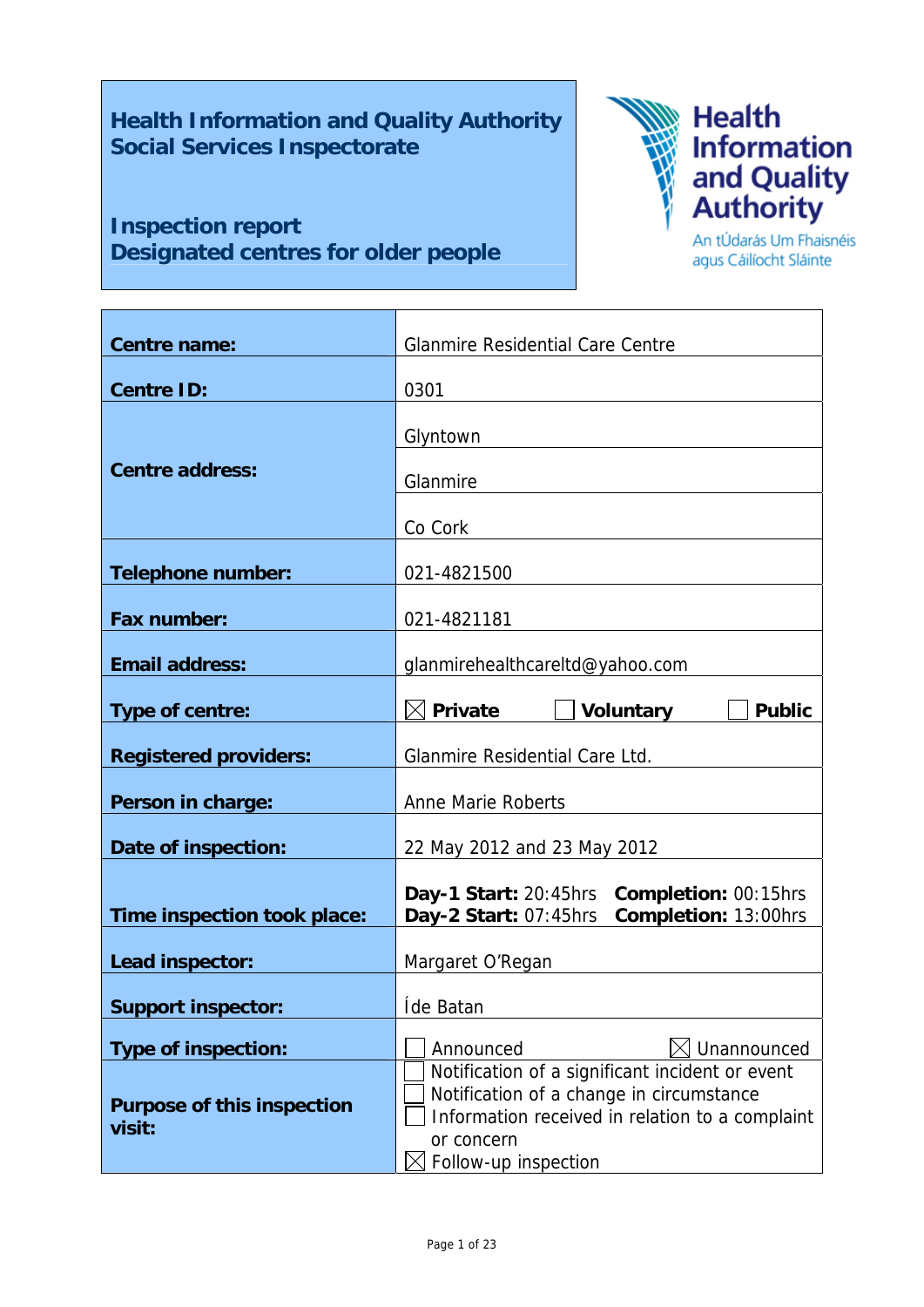# **About the inspection**

The purpose of inspection is to gather evidence on which to make judgments about the fitness of the registered provider and to report on the quality of the service. This is to ensure that providers are complying with the requirements and conditions of their registration and meet the Standards, that they have systems in place to both safeguard the welfare of service users and to provide information and evidence of good and poor practice.

In assessing the overall quality of the service provided, inspectors examine how well the provider has met the requirements of the Health Act 2007, the Health Act 2007 (Care and Welfare of Residents in Designated Centres for Older People) Regulations 2009 (as amended) and the National Quality Standards for Residential Care Settings for Older People in Ireland.

Additional inspections take place under the following circumstances:

- to follow up matters arising from a previous inspection to ensure that actions required of the provider have been taken
- following a notification to the Health Information and Quality Authority's Social Services Inspectorate of a change in circumstance for example, that a provider has appointed a new person in charge
- arising from a number of events including information received in relation to a concern/complaint or notification to the SSI of a significant event affecting the safety or wellbeing of residents
- to randomly "spot check" the service.

All inspections can be announced or unannounced, depending on the reason for the inspection and may take place at any time of day or night.

All inspection reports produced by the Health Information and Quality Authority will be published. However, in cases where legal or enforcement activity may arise from the findings of an inspection, the publication of a report will be delayed until that activity is resolved. The reason for this is that the publication of a report may prejudice any proceedings by putting evidence into the public domain.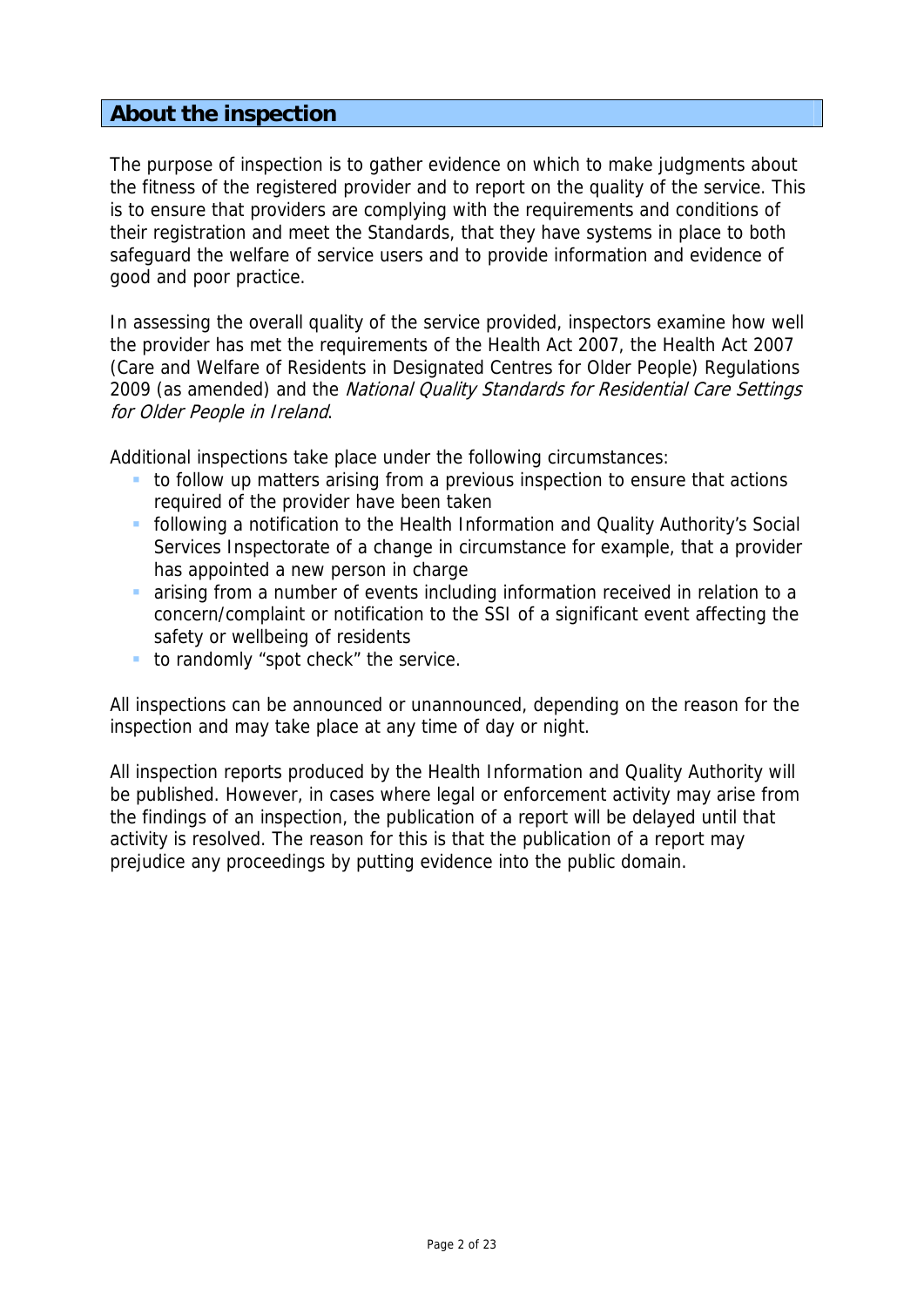# **About the centre**

### **Description of services and premises**

Glanmire Residential Care Ltd is a single-storey 40-bed facility, which comprises 21 single bedrooms, eight twin-bedded rooms and one three-bedded room. The centre caters predominately for older people. Sixteen of the single bedrooms have en suite toilets and wash-hand basins, the remaining five have en suite shower, toilet and wash-hand basin facilities. Six of the eight twin-bedded rooms and the three-bedded room have en suite bathrooms with shower, toilet, and wash-hand basin, while the other two twin-bedded rooms have toilet and wash-hand basin facilities.

Other amenities include three sitting rooms and one dining room. There is a patio area with seating and tables, that residents can access when weather permits.

### **Location**

The centre is located a quarter of a mile from the village of Glanmire, a 10 minute drive from Cork city centre.

| Date centre was first established:               | 1986 |
|--------------------------------------------------|------|
|                                                  |      |
| Number of residents on the date of inspection:   | -39  |
|                                                  |      |
| Number of vacancies on the date of inspection: 1 |      |

| Dependency level of<br>current residents | <b>Max</b> | <b>High</b> | <b>Medium</b> | Low |  |
|------------------------------------------|------------|-------------|---------------|-----|--|
| <b>Number of residents</b>               |            | 10          |               |     |  |

**Management structure** 

The named provider is Mary O'Sullivan. The person in charge, Anne Marie Roberts was appointed to her post on 16 January 2012. The person in charge, who reports to Mary O'Sullivan, is responsible for the day-to-day management of the service and is responsible for staff supervision. The deputy person in charge is Eleanor O'Sullivan.

| <b>Staff</b><br>designation                                            | <b>Person</b><br>in<br><b>Charge</b> | <b>Nurses</b> | Care<br>staff | Catering<br>staff | <b>Cleaning</b><br>and<br>laundry<br>staff | <b>Admin</b><br>staff | <b>Other</b><br>staff |
|------------------------------------------------------------------------|--------------------------------------|---------------|---------------|-------------------|--------------------------------------------|-----------------------|-----------------------|
| <b>Number of</b><br>staff on<br>duty on day<br><b>of</b><br>inspection |                                      |               | 8             | 2                 |                                            |                       | 0                     |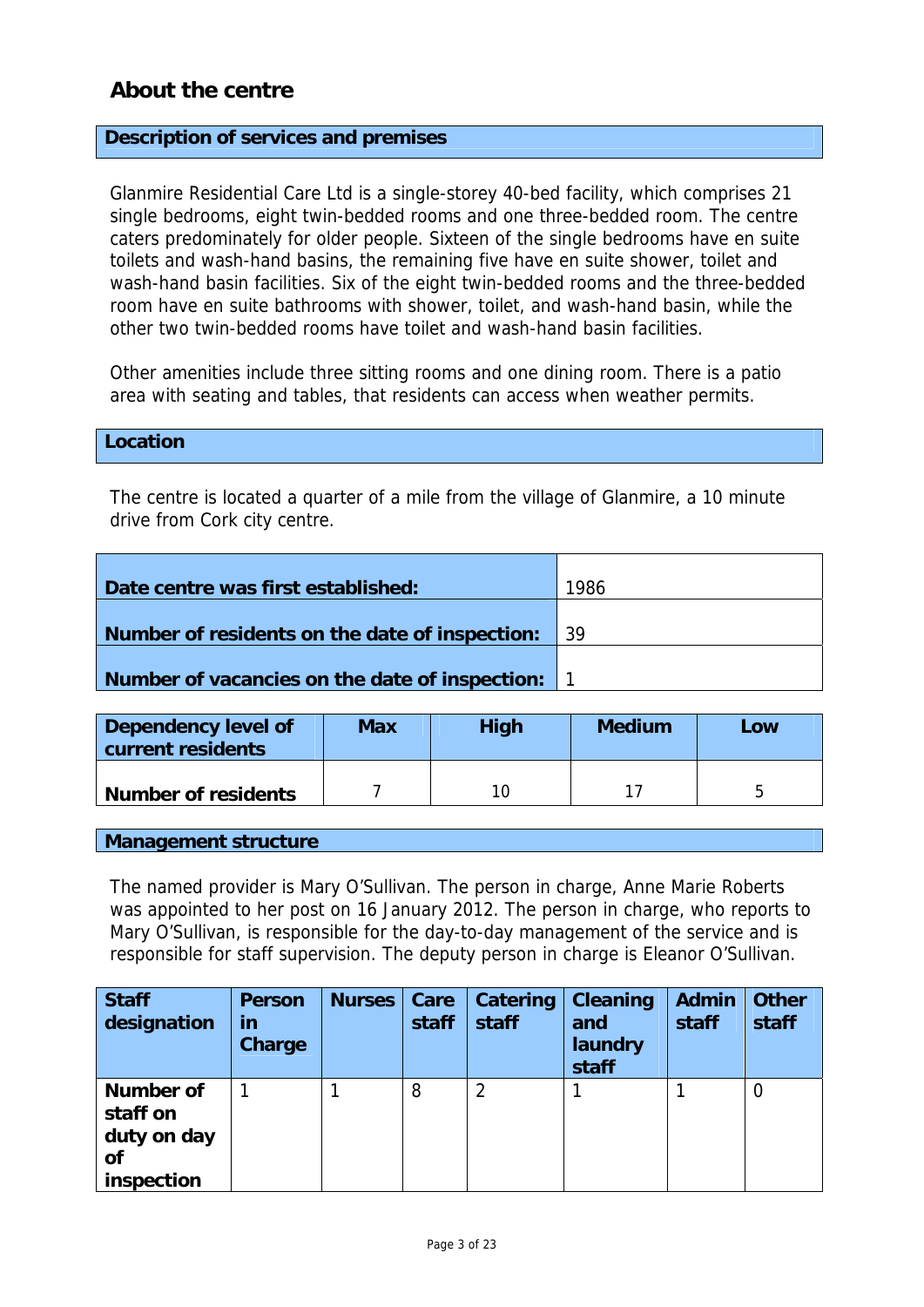# **Background**

This was the sixth inspection of Glanmire Residential Care Centre carried out by the Health Information and Quality Authority (the Authority), and it was unannounced. Its purpose was to follow up on 11 of the actions set out in the action plan following a follow-up inspection in March 2012.

These actions related to:

- level of nursing cover
- attention given to residents' nutritional needs
- care plans
- **n** medication storage practices
- **n** management of restraint
- **practices in place with regard to safety issues**
- staff recruitment, training and supervision system
- **n** management of complaints
- **CONSISTENCY WITH regards to record keeping**
- **activities provided for residents**
- cleaning regime.

The above issues had also arisen in a previous report relating to an inspection carried out in October 2011.

Incorporated into this inspection was an examination of residents' care plans, resident assessments, complaints records, accident records, minutes of staff meetings, minutes of resident meetings, policies, medication records, service records for equipment, resident contracts of care, the statement of purpose and fire safety records. Care practices, infection control practices and interactions between staff and residents were observed. The inspectors spoke with staff, relatives and residents. This report outlines the findings of the inspection.

### **Summary of findings from this inspection**

This inspection took place over two days. The first day the inspection was conducted from 20:45hrs to 00:15hrs. The inspection was then continued the following day from 7:45hrs to 13:00hrs. Of the 11 actions from the previous report, six were completed, four were partially completed and one was not completed. Inspectors found that overall, governance and management of the centre had improved. Staff reported that regular staff meetings took place. Staff stated these meetings were open and provided guidance and direction for them. Activities in the centre had increased to include baking and outings. Both these activities appeared to generate much interest from residents, relatives and staff.

There was a greater emphasis on quality of life issues for residents on this inspection and this was supported by the feedback on the resident questionnaires. Greater attention was seen to be given to assessment, care planning and attention to residents' nutritional status. Records were maintained in a more ordered and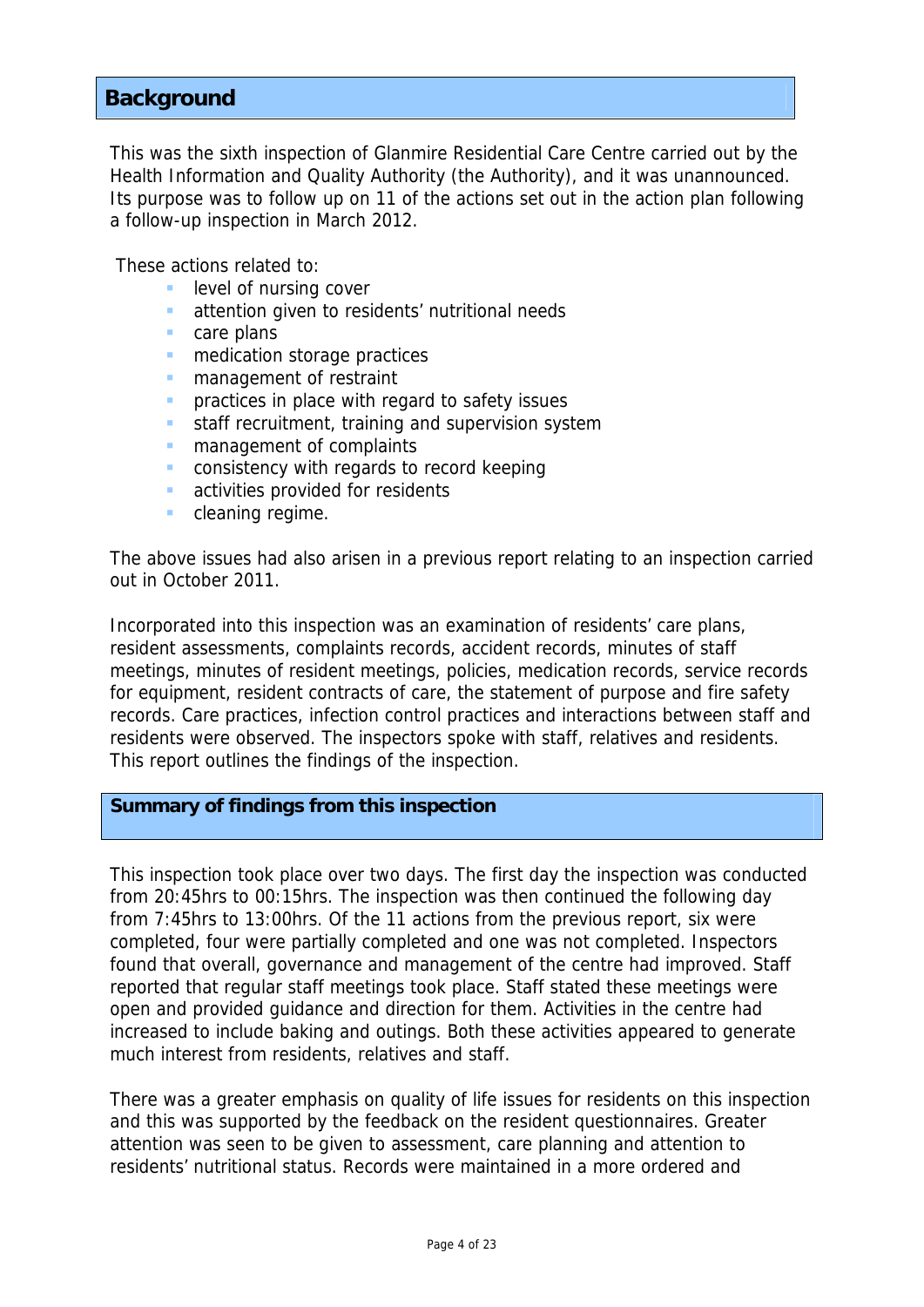complete fashion than on previous inspections. There were some lapses in the documentation around restraint management. This is discussed more fully in the body of this report.

One area noted on this inspection as needing significant attention was the general cleanliness of the centre and the need for redecorating and refurbishment. The greatest risk identified on this inspection was the night time staffing ratios which had not changed since the previous inspection.

This inspection report details the findings and sets out an Action Plan for the provider and person in charge.

## **Issues covered on inspection**

### **Residents' views**

The inspectors spoke with several of the residents, a number of whom had cognitive impairment. Those whom the inspectors spoke with expressed satisfaction with the facilities and the care provided. As in previous inspections, residents remarked on the kindness of staff. They stated that staff were always attentive no matter how busy they were. Inspectors noted that residents appeared relaxed and there was minimal use of restraint. Residents were seen to get up and go to bed at a time that suited them. They were offered a choice at each mealtime. Residents were seen walking around the premises both inside and in the secure garden area outside. Residents expressed pleasure at the outings facilitated.

### **Staff views**

Inspectors met and spoke with members of both the day and night staff. Staff expressed satisfaction with the current management structure. There were regular staff meetings which they described as being well attended and where staff could be open with their views. They described the outings arranged for residents as being a positive element to life in the centre. The baking activity was also described as being of immense interest to many residents including those who partook in the activity and those who enjoyed the fruits of the exercise. As on the last inspection, staff showed a willingness to engage with the inspection process and a keenness to improve the quality of life for residents.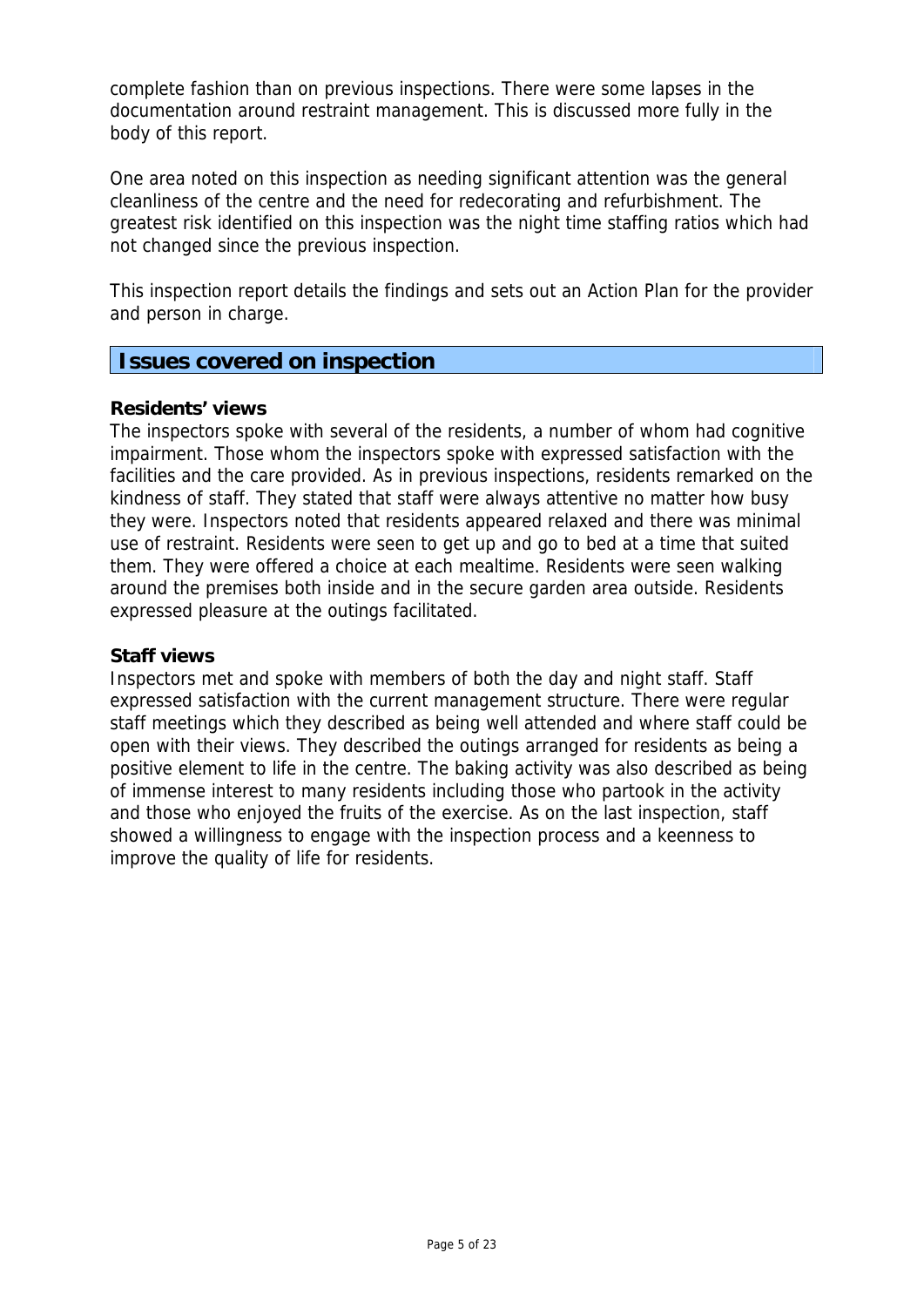# **Actions reviewed on inspection:**

## **1. Action required from previous inspection:**

All reasonable measures must be taken to protect each resident from all forms of abuse.

A centre-specific policy on the procedures in place for the prevention, detection and response to abuse must be available.

All necessary arrangements must be made, by training staff or by other measures, which are aimed at preventing residents being harmed or suffering abuse or being placed at risk of harm or abuse.

Nursing supervision must include taking action where a resident is inappropriately addressed.

All staff must be trained in preventing residents being harmed or suffering abuse or being placed at risk of harm or abuse.

A high standard of evidence-based nursing practice must be provided for residents. This includes accurate care planning, following through on therapies prescribed and ensuring appropriate infection management is in place.

Residents must be provided with opportunities to participate in activities appropriate to his or her interests and capacities.

## **Action completed:**

According to the staff training record and confirmed by staff, six staff members had received instruction and updates on the detection and management of elder abuse this year. Staff were seen to interact with residents in a gentle manner and staff with whom the inspector spoke were clear on how they would deal with any concerns they had in relation to the protection of residents.

The policy on elder abuse was updated since the March 2012 inspection. The policy was detailed in describing the different types of abuse and was specific to Glanmire Residential Care Centre. It set out for staff, to whom and how they were to report such concerns. However, the implementation date of the policy was not recorded.

The care plans indicated suitable and sufficient care was provided to maintain residents' welfare and wellbeing, as all those examined were easy to follow and recently reviewed. It was evident from the minutes of staff meetings that there was a focus on considering how the quality of care of the residents could be improved. Matters such as residents' personal hygiene, activities, and the dressing of beds were discussed with sensitivity while attending to them in dignified manner.

Evidence of good nursing practices included adequate care planning and implementation of recommended therapeutic and medical interventions. One care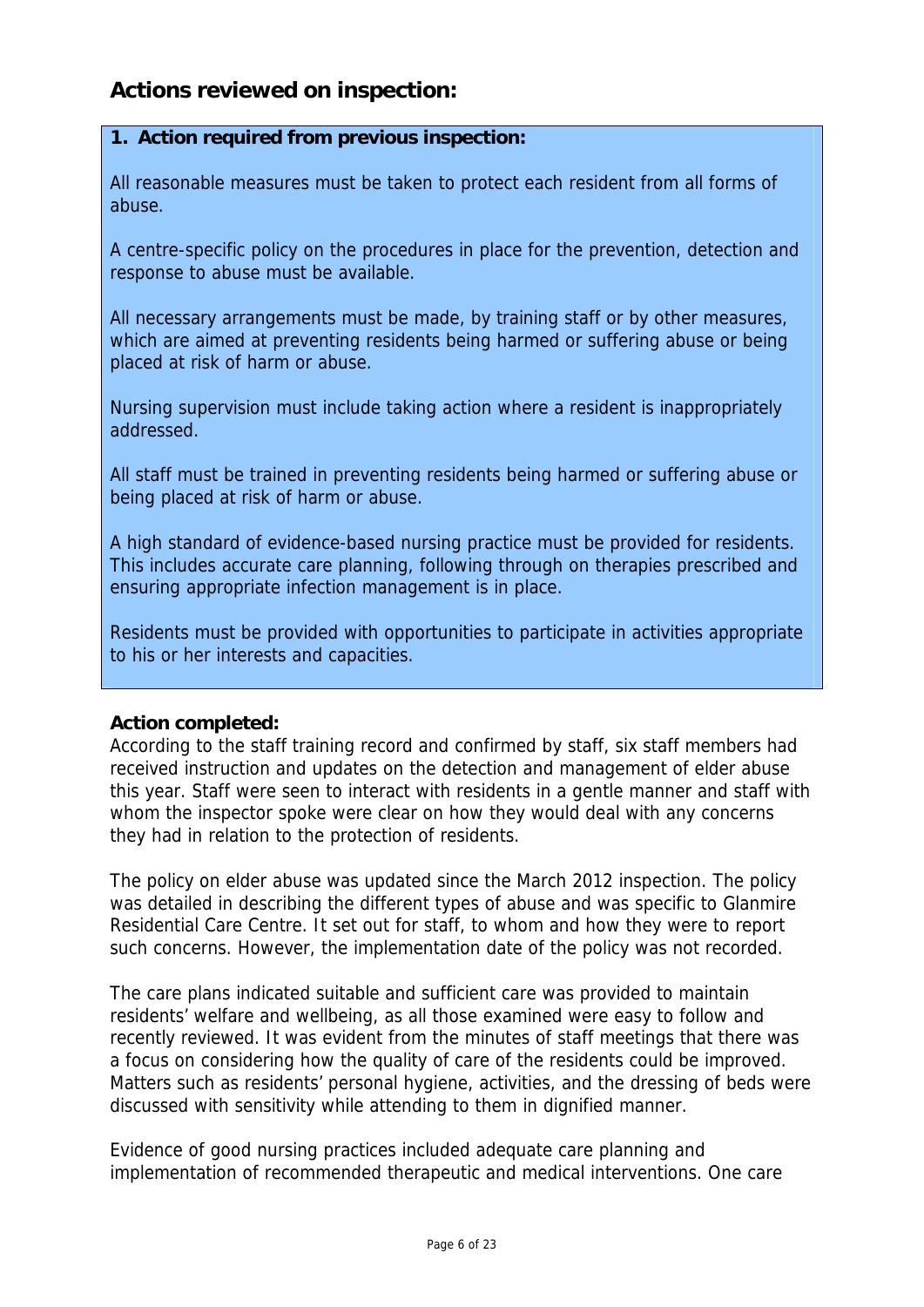plan examined showed that a dietician recommended a particular type of diet. Inspectors noted that this recommendation was acted upon. At a later date the dietician made a further recommendation to this resident's diet. There was documentary evidence that this was also acted upon. This dietary information reconciled with the information available to the kitchen staff.

A random sample of care plans were reviewed for residents on a soft or a liquidised diet. These plans recorded that the resident had been seen by a dietician. Residents were weighed monthly by use of a sit-on digital weighing scales. These records were viewed and it was noted that of those charts examined, no residents were losing weight and some, who had lost weight previously, had gained weight in the past number of months. A nutritional assessment was conducted on residents on a threemonthly basis.

The activities provided had improved in the past few months. Nine residents recently went on an outing to a garden centre. This was facilitated through fund raising activities and a mini bus was hired for the trip. It was very well received by residents, their families, staff and management. Other such outings were planned. Weekly baking by residents was introduced as a new activity and had created much interest.

## **2. Action required from previous inspection:**

Each resident's needs must be set out in an individual care plan developed and agreed with each resident. Residents must be facilitated to receive all appropriate health care and each resident must be supported on an individual basis to achieve and enjoy the best possible health.

The residents' care plan must be kept under formal review as required by their changing needs or circumstances, and no less frequent than at three-monthly intervals.

The residents' care plan must be revised after consultation with them, unless it is impracticable to carry out such consultation. Where medical treatment is recommended and agreed by a resident, it must be facilitated.

#### **Action partially completed:**

The care plans examined were in general connected to the actual needs of the residents. For example a resident with swallowing difficulty had a care plan for this need. The care plans were updated on a three-monthly basis and were in the main comprehensive. However, one care plan examined indicated a resident had not been weighed for two months when the policy was for monthly weights to be conducted.

Assessment for restraint was not in line with best practice or national guidelines. For example, a restraint assessment form was signed by a nurse and a relative; however there was no indication as to what type of restraint was to be used. The actual assessment part of the form was not completed and there were no indications if other interventions had been used. Neither was there any indication that the residents were involved in the consent for restraint. Such discrepancies were noted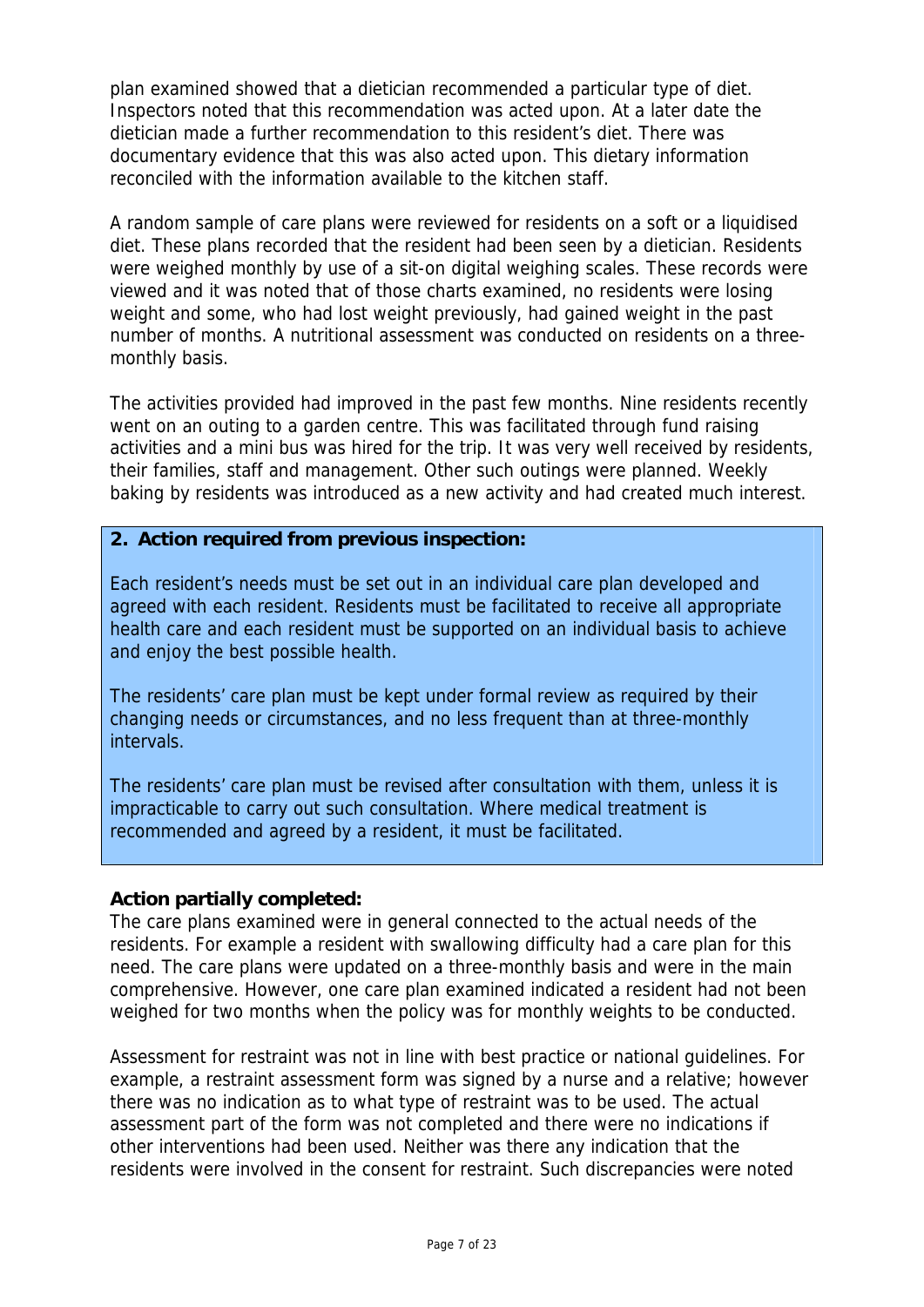in three sample files examined. The value and relevancy of the restraint assessment was therefore minimal and the subsequent care delivery was inconsistent and variable.

In one instance, two pressure ulcer recording tools were used. There was no clear indication why this was done and indicated a lack of engagement and/or understanding about pressure risk assessments and the merits of one tool over another.

A number of the care plans were seen to have been discussed with residents' families. The person in charge informed inspectors that approximately half of families had been involved in this consultation process. Efforts were being made to engage all residents or their families with the care planning process.

### **3. Action required from previous inspection:**

Arrangements must be made, insofar as is reasonably practicable, to facilitate residents consultation and participation in the organisation of the centre.

### **Action completed:**

The person in charge informed inspectors that residents and their relatives had been consulted about the care and facilities at Glanmire Residential Care Centre. Random samples of four completed questionnaires were seen by the inspector. All responses expressed satisfaction with the care provided. The inspector viewed some care plans which had records of consultation with family about the residents' care. Minutes were seen of the residents and relatives meeting which took place on 27 April 2012. Nine people attended this meeting. Matters discussed included the menu, outings, activities and the suggestion of another television at the top end of the large sitting room. On the day of inspection it was seen that the new television had been installed and residents were viewing it.

In contrast to the previous inspection it was noted that residents' consultation and participation in the organisation of the centre was credible.

## **4. Action required from previous inspection:**

The person in charge shall ensure that at all times the numbers of staff and skill mix of staff are appropriate to the assessed needs of residents, and the size and layout of the centre.

The person in charge shall ensure that staff members have access to education and training to enable them to provide care in accordance with contemporary evidencebased practice.

The person in charge shall ensure that all staff members are supervised on an appropriate basis pertinent to their role.

Staff must be made aware of the provisions of the Health Act, 2007, regulations, the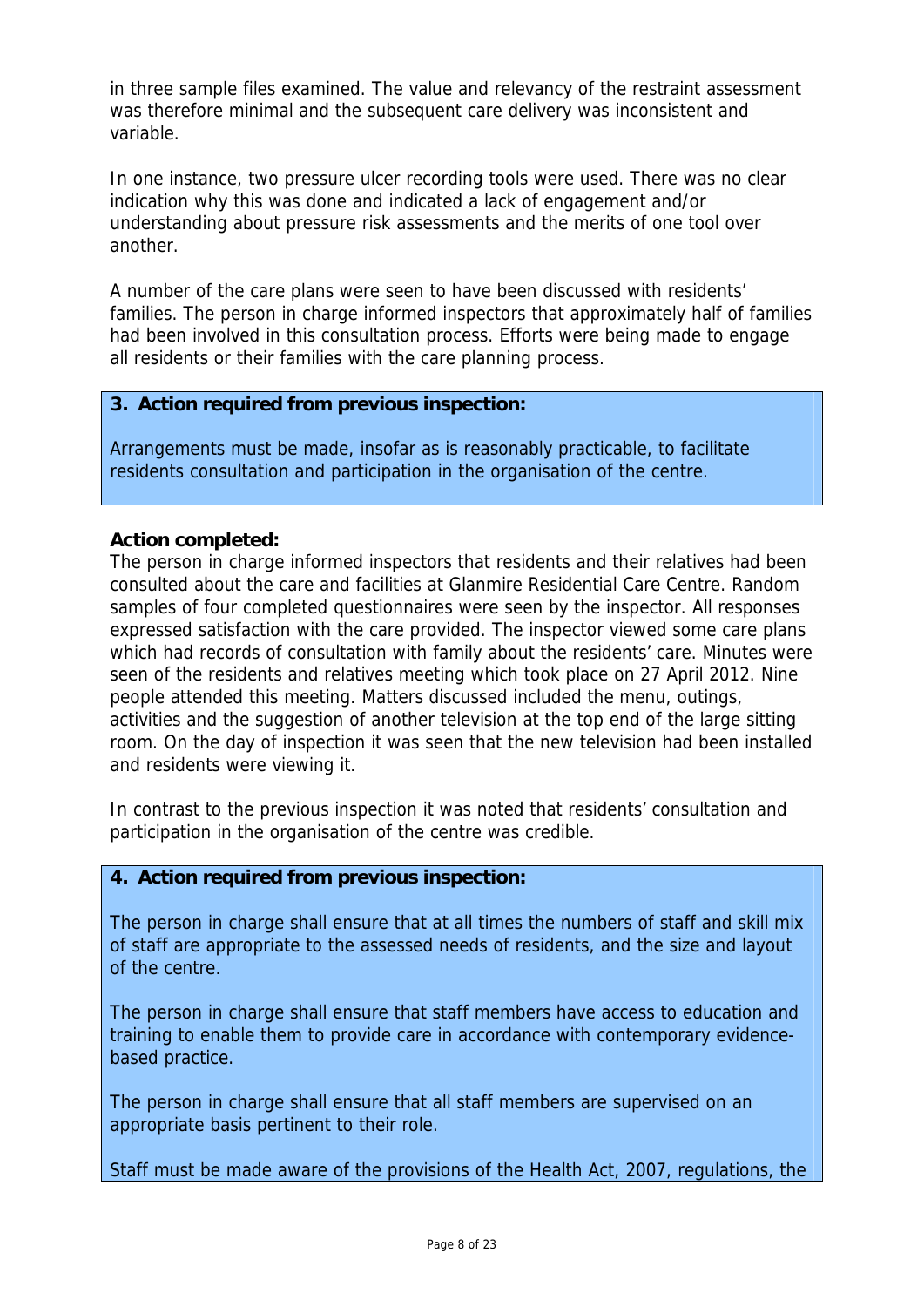statement of purpose and policies, as pertinent to their roles.

Staff employed must have the skills and experience necessary for the work they are to perform.

The person in charge must ensure that there is a planned and actual staff rota, showing staff on duty at any time during the day and night.

A person must not be employed in the centre until the information and documentation specified in Schedule 2 of the Care and Welfare Regulations has been obtained.

## **Action partially completed:**

There had been no significant changes to the roster since the last inspection, which showed there was a nurse on duty Monday to Friday, in addition to the person in charge. Cover for nursing annual leave was scheduled to be covered by part time nurses who were available and expressed interest in working extra hours. Since the previous inspection, a carer was employed to cover for annual leave. Inspectors spoke with staff and residents; examined and observed standards of nursing care; considered the layout and design of the centre and examined residents' dependencies. It was concluded that the greatest concern they had about staffing levels related to the cover from 24:00hrs to 7:00hrs when two staff were on duty for up to 40 residents. An informal arrangement was in place where the deputy person in charge could be called upon by night staff at short notice if extra assistance was required. The person in charge told inspectors that if the workload increased an extra member of staff would be rostered as a temporary measure. The sanctioning of an extra regular staff member at night was at the behest of the provider.

There had been no occasion since the person in charge commenced her post in January 2012, which necessitated the rostering of extra temporary night staff. However, she was aware of the risk associated with only having two staff members on night duty for 40 residents. Night staff had not expressed difficulty to the person in charge or the provider with the staffing arrangements, and there were no indications from residents that they were left unattended when they required assistance. While there were unofficial arrangements in place to provide for extra staffing at night time, if needed, inspectors were not satisfied that they were sufficiently robust. Furthermore they were not satisfied that the level of risk to residents from this level of staffing was adequately assessed.

Staff had an awareness of the Health Act 2007, regulations and standards. A copy of these regulations was on display in the front hallway. Staff welcomed the leadership they were receiving from the person in charge. Staff meetings were arranged and planned with an emphasis on discussing ways to improve the quality of care for residents.

Staff files were examined including the files of a newly recruited member of staff. The required documentation was present, such as an employment history, medical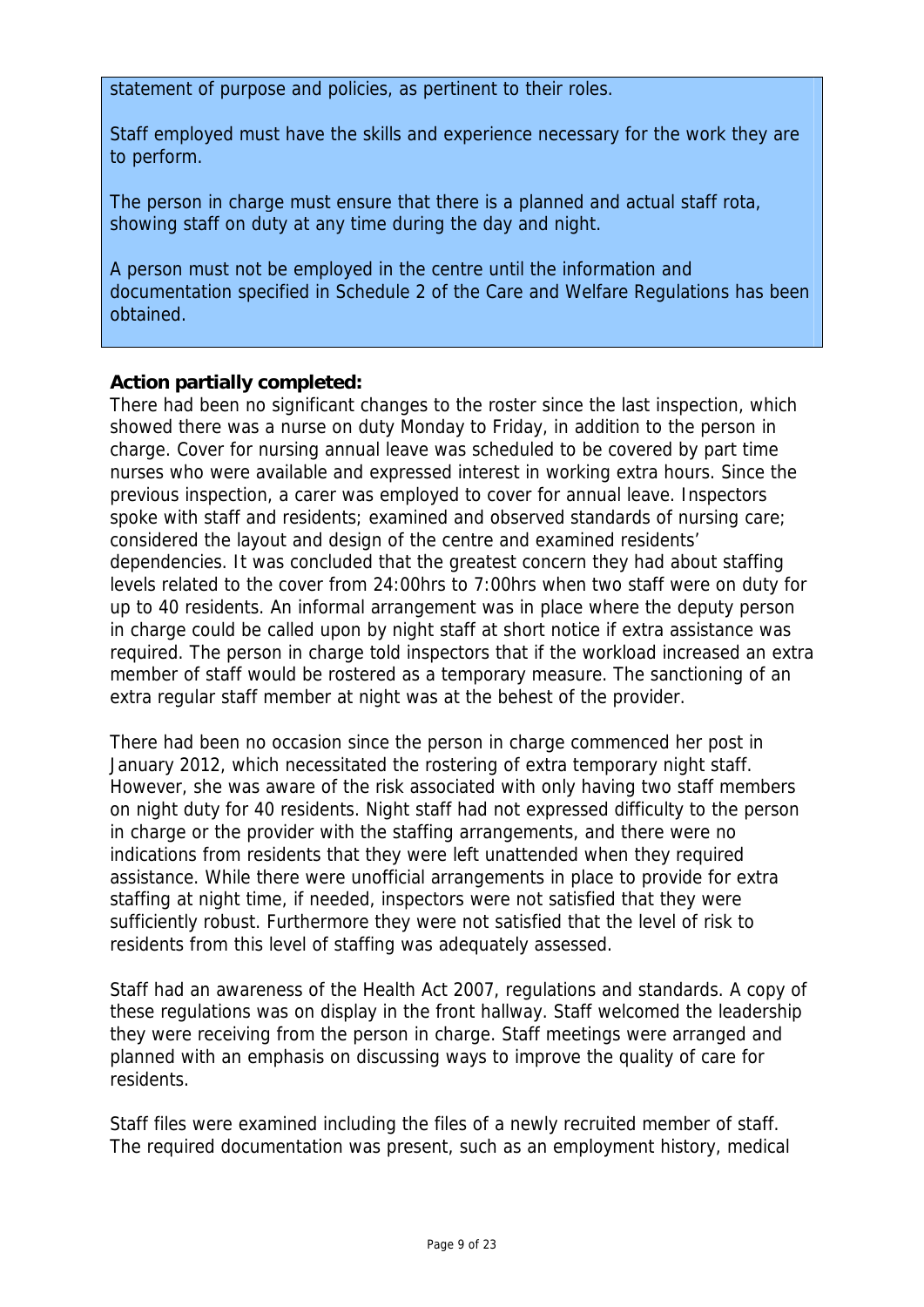certificate of fitness and references. References for newly recruited staff were verified.

The training record was available to inspectors and showed that with the exception of one, all nurses and carers had received at least one training update in 2012 thus far. This training included the mandatory requirements such as fire, moving and handling and protection of the older adult. In addition staff had received training in infection control and reminiscence therapy. The training matrix was detailed; however, its layout could be further enhanced by creating an excel type spread sheet whereby a summary of each employee's training record could be viewed at a glance.

### **5. Action required from previous inspection:**

Responsibility for infection prevention and control must be clearly defined and there must be clear lines of accountability for infection prevention and control throughout the centre.

Policies and procedures on infection control must be consistent with current national guidelines on infection prevention.

Cleaning staff must receive training pertinent to their role.

### **Action partially completed:**

The cleanliness, state of repair and maintenance of the centre was an issue identified on this inspection as needing significant attention. The cleaning hours increased twice in the previous six months, with the last increase from 55 hours to 68 hours per week. In addition, since the last inspection in March 2012, cleaning staff were facilitated with training in this area. Inspectors noted examples of inadequate cleaning practices. For example, the dining tables had food stains from a previous meal, the grid on the patio door leading from the dining room to the garden was partly filled with grit, radiators had stains on them and the kitchen floor was stained. However, a significant impediment to the overall cleanliness of the place was the poor state of repair, maintenance and decoration of the centre. For example, walls and skirting boards were heavily scuffed, in particular on the corridors and in the dining room. These areas were in need of repainting. The floor covering in one bedroom was torn, posed a trip hazard and required to be replaced without delay; the flooring in the shower room on Copper Alley corridor was in need of repair or replacing, and the shower room in general needed refurbishment.

Equipment such as commodes and toilet surrounds were rusty and needed to be replaced. A number of radiator thermostats were broken and needed replacing, in addition the radiators were hot to touch and needed to be protected or the surface temperature of them reduced to avoid the risk of a burn injury. The secure garden was in need of weeding and the removal of broken furniture and other unused items. The curtains in one bedroom were not hanging properly and gave a dishevelled appearance from both inside and outside the room. The velux windows in the sitting room had stickers on them from when they were inserted many months ago.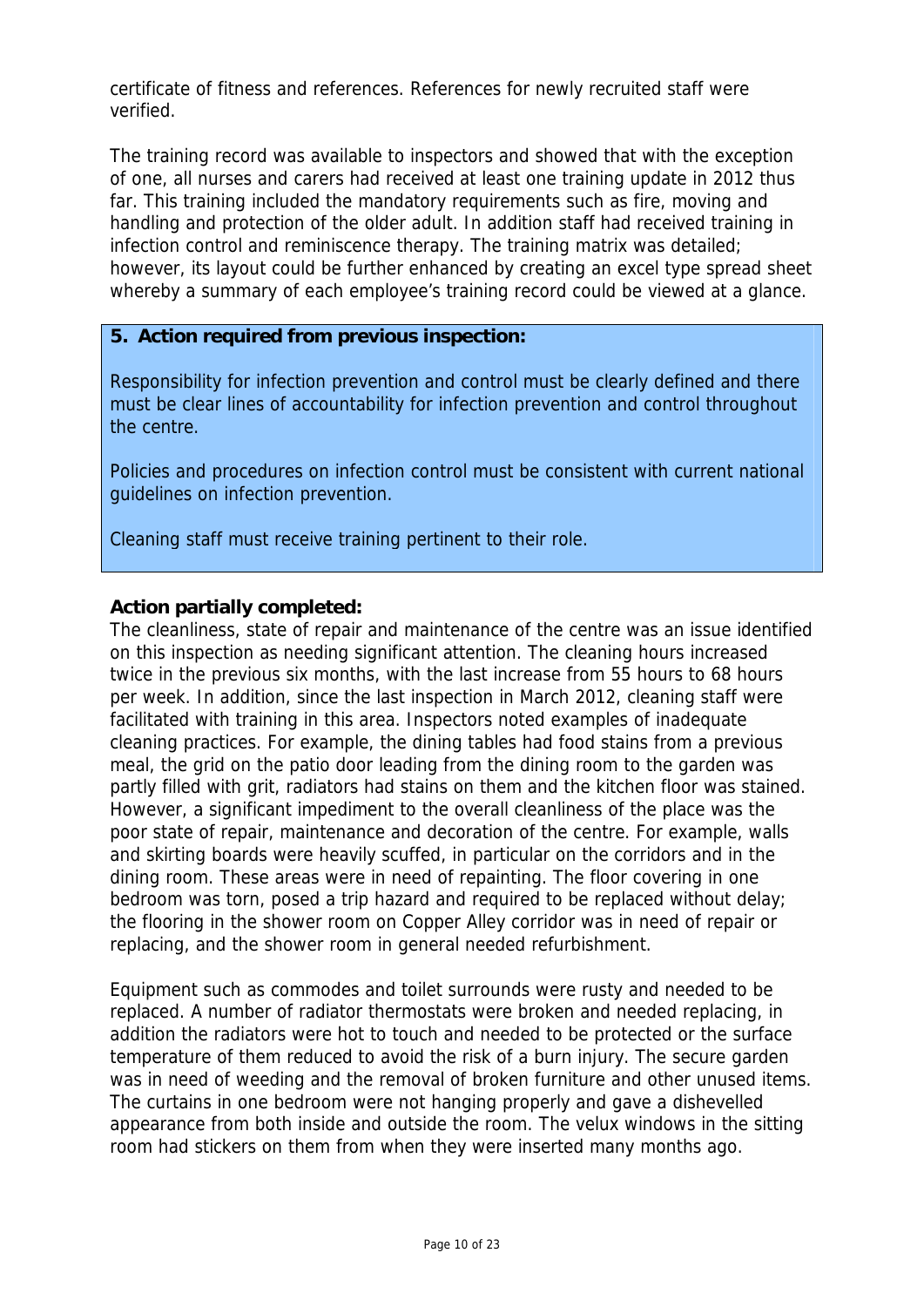The policy on infection control had been reviewed since the last inspection and provided guidance to staff in relation to the management and prevention of infection outbreaks. It was dated, referenced and easy to follow. Four members of staff had received a training update on infection control on 12 April 2012. Plans were in place to provide other staff with this training update also. The deputy person in charge, who had recently completed a "train the trainer" course, had assumed responsibility for staff education, including education on infection prevention and control.

### **6. Action required from previous inspection:**

Accurate nutritional assessments must be seen to be carried out for residents where appropriate.

A comprehensive policy and guidelines for the monitoring and documentation of nutritional intake must be implemented.

Nutritional supplements prescribed or recommended must be provided for unless there is clear indication to the contrary.

## **Action completed:**

Resident case notes were examined by inspectors and it was noted that residents routinely had a nutritional assessment. Monthly weights were recorded and it was noted that many residents had gained weight including those who had previously lost weight. Food monitoring charts and fluid balance charts were maintained as residents' needs indicated.

A random sample of resident charts examined showed that residents who had nutritional supplements prescribed had received those supplements. Instructions given by a speech and language therapist in relation to the specific dietary requirements of residents were seen to have been followed.

A nutrition policy was in place and menus had been reviewed since the previous inspection. The menu was on display and residents were offered a choice at every meal. Most residents were facilitated to use the dining room at lunch time where previously many residents had their meal in the sitting room. The inspector observed residents being able to have their breakfast at a time that suited them. In addition, residents were facilitated to have their food of choice including their choice of crockery. A pleasant and convivial atmosphere was noted in the dining room when residents were having a late breakfast. The kitchen was well stocked with food supplies and fresh baking was provided on the day of inspection.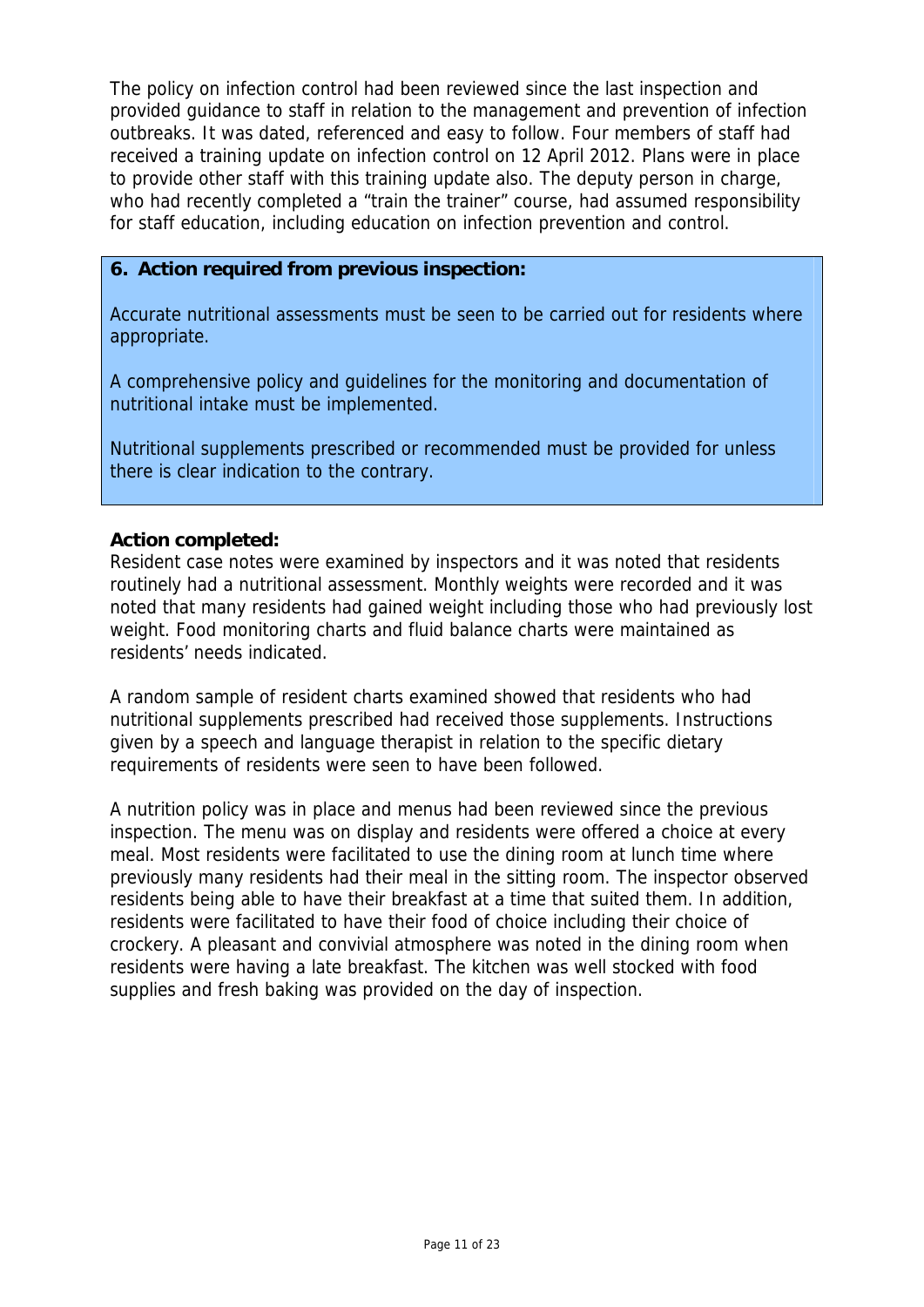# **7. Action required from previous inspection:**

Records in relation to residents must be maintained in a manner so as to ensure completeness, accuracy and ease of retrieval.

Records must be kept up-to-date and in good order.

Records must be made available to the resident to whom the records refer. The Residents' Guide must include all the items as listed in the regulations. Restraint must only be used if indicated following an appropriate assessment.

## **Action partially completed**

Improvements had taken place in relation to record management since the previous inspection. Record management was generally systematic in approach and the majority of records were clear, complete, accurate and up-to-date. However, there were some issues. One such issue, which had also arisen on a previous inspection, was documentation containing the previous company's name. This caused some confusion. However, more importantly was the record keeping around restraint assessment, which had also been an issue on previous inspections. Restraint assessment forms were in residents' files; however, in three instances the only section completed was the nurses and the relative or doctor's signature. There was no information as to how or if the assessment was conducted nor what type of restraint was to be used. The form was not signed by the resident nor was there any evidence that the use of restraint was discussed with the resident.

The provider's response to the last action plan indicated that a copy of the Residents' Guide had been given to residents. Inspectors noted that since the last inspection, holders had been placed in each bedroom in which a copy of the Residents' Guide was held. In addition, a copy of the guide and the regulations were available in the entrance hallway for relatives, visitors, staff and residents to view. However, this Residents' Guide did not provide a copy of the contract of care or a copy of the last inspection report.

## **8. Action required from previous inspection:**

All reasonable measures must be taken to prevent accidents to any person in the centre and in the grounds of the centre.

An emergency plan must be in place for responding to emergencies. Staff must know the details of this plan pertinent to their role.

# **Action completed**

At the previous inspection the doors into the laundry and sluice room were unlocked and posed a risk to residents. These doors had key pad access and on this inspection they were seen to be closed. A copy of the emergency plan was provided to inspectors. It was specific to Glanmire Residential Care and contained emergency contact numbers. Since the previous inspection arrangements had been made with a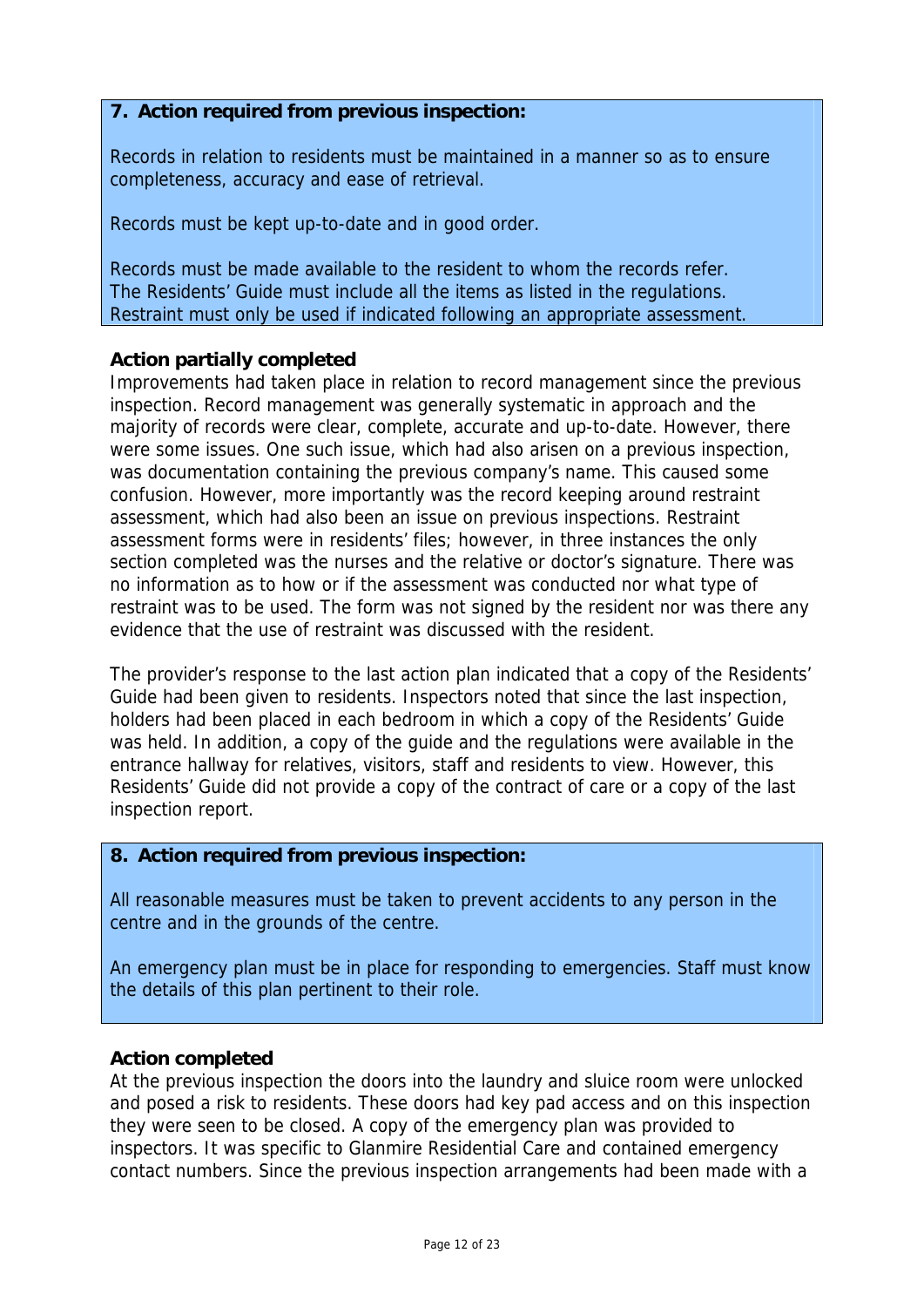local hotel to provide emergency cover in the event that the nursing home had to be evacuated. This plan was available to staff.

## **9. Action required from previous inspection:**

A system must be established and maintained for improving the quality of care provided to residents and for reviewing the quality of life of residents.

A monthly report must be provided to the Chief Inspector of Social Services detailing the reviews conducted each month with regards to the quality of care provided to residents and the quality of life of residents.

### **Action completed**

A system was in place for improving the quality of care provided to residents and for reviewing the quality of life for residents. A report of these quality reviews continued to be provided to the Chief Inspector of Social Services as requested in a previous report. The person in charge had discussed quality initiatives with staff in particular initiatives around activities; attending to details in relation to the comfort of residents when in bed; the documentation of residents' nutritional intake. The reports submitted thus far had scope to be developed further with more specific details of audits conducted and changes made as a result of such audits.

### **10. Action required from previous inspection:**

The complaints policy must be centre specific and it must be adhered to.

The nominated person dealing with complaints must maintain a record of all complaints detailing the investigation and outcome of the complaint and whether or not the resident was satisfied.

All staff members must be made aware of any policies and procedures dealing with the general welfare and protection of residents. This includes familiarity with the complaints policy.

#### **Action completed:**

The complaints policy had been reviewed and set out how a complaint should be managed. There were no complaints recorded since November 2011. The person in charge stated no complaints had been made to her since she commenced in post in January 2012. The nominated person to deal with complaints was identified as the person in charge and the independent complaints person was the provider.

The policy was on display in the front hallway.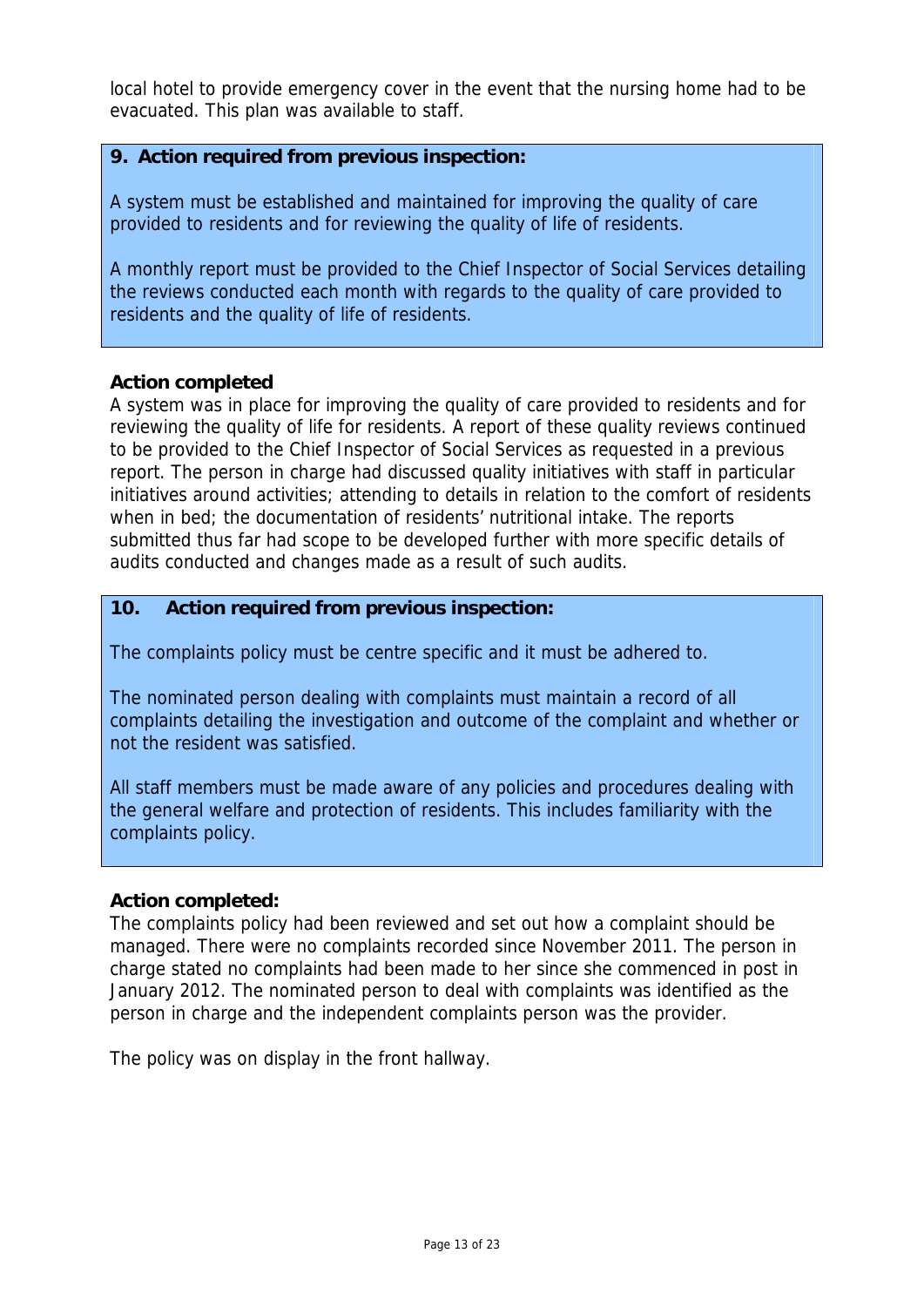# **11. Action required from previous inspection:**

The statement of purpose must contain all of the details listed in Schedule 1 of the Health Act 2007 (Care and Welfare of Residents in Designated Centres for Older People) Regulations 2009 (as amended).

## **Action not completed:**

The statement of purpose was also used as the Residents' Guide. As on previous inspections, several matters listed under schedule 1 of the Health Act 2007 (Care and Welfare of Residents in Designated Centres for Older People) Regulations 2009 (as amended), were not included in the statement of purpose.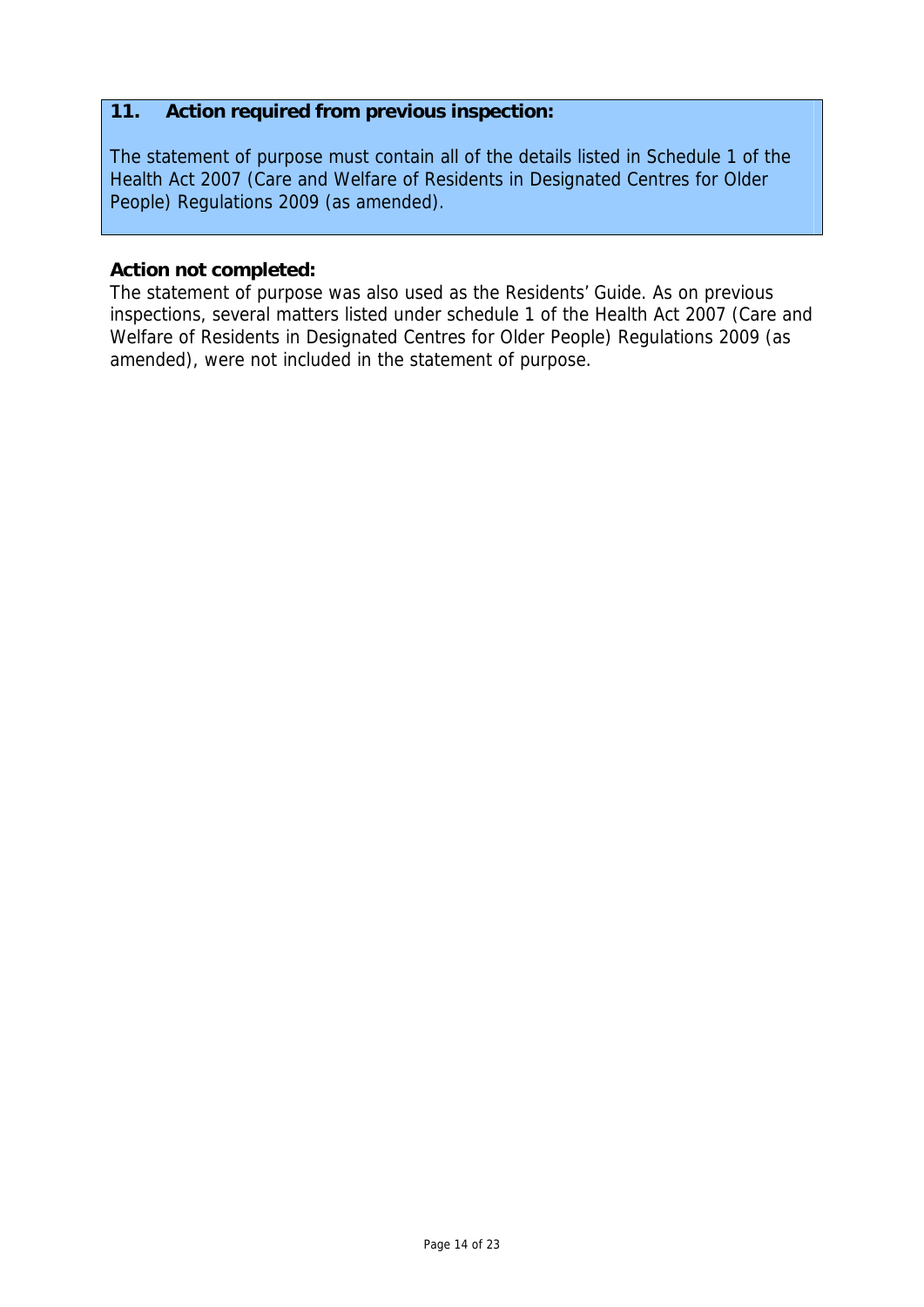# **Report compiled by:**

Margaret O'Regan Inspector of Social Services Social Services Inspectorate Health Information and Quality Authority

5 June 2012

| <b>Chronology of previous HIQA inspections</b>          |                                                                |  |  |
|---------------------------------------------------------|----------------------------------------------------------------|--|--|
| Date of previous inspection:                            | Type of inspection:                                            |  |  |
| 3 February 2010                                         | Triggered<br>Registration<br>Scheduled<br>Follow-up inspection |  |  |
|                                                         | Announced<br>Unannounced                                       |  |  |
| 4 May 2010                                              | Registration<br>Scheduled<br>Follow-up inspection              |  |  |
|                                                         | Announced<br>Unannounced                                       |  |  |
| 13 October 2010                                         | Registration<br>Scheduled<br>Follow-up inspection              |  |  |
|                                                         | Announced<br>Unannounced                                       |  |  |
| 7 September 2011, 2 October 2011 and 19<br>October 2011 | Registration<br>Scheduled<br>Follow-up inspection              |  |  |
|                                                         | Announced<br>Unannounced                                       |  |  |
| 7 March 2012 and 14 March 2012                          | ∫ Registration<br>Scheduled<br>Follow-up inspection            |  |  |
|                                                         | Announced<br>Unannounced                                       |  |  |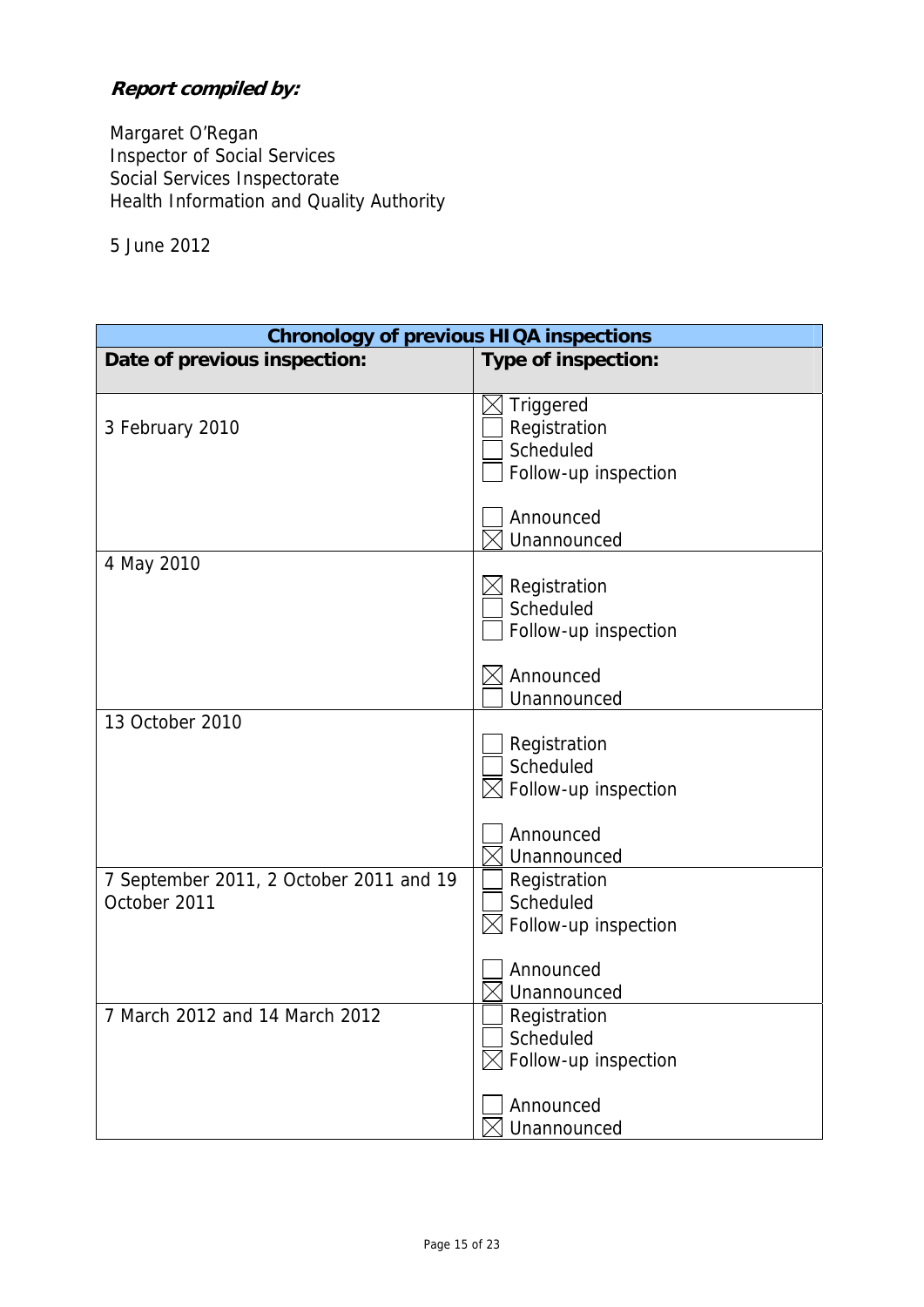**Health Information and Quality Authority Social Services Inspectorate** 



**Action Plan** 

# **Provider's response to inspection report**

| <b>Glanmire Residential Care Centre</b> |
|-----------------------------------------|
|                                         |
| 0301                                    |
|                                         |
| 22 May 2012 and 23 May 2012             |
|                                         |
| 19 June 2012                            |
|                                         |

## **Requirements**

1

These requirements set out what the registered provider must do to meet the Health Act, 2007, the Health Act 2007 (Care and Welfare of Residents in Designated Centres for Older People) Regulations 2009 (as amended) and the National Quality Standards for Residential Care Settings for Older People in Ireland.

# **1. The provider and the person in charge have failed to comply with a regulatory requirement in the following respect:**

Assessment for restraint was not in line with best practice or national guidelines. For example, a restraint assessment form was signed by a nurse and a relative, but there was no indication as to what type of restraint was to be used. The actual assessment part of the form was not completed and there were no indications if other interventions had been used. Neither was there any indication that the resident was involved in the consent for restraint.

In one instance two pressure ulcer recording tools were used. This indicated a lack of engagement and/or understanding about pressure risk assessments and the merits of one tool over another.

<sup>\*</sup> The Authority reserves the right to edit responses received for reasons including: clarity; completeness; and, compliance with legal norms.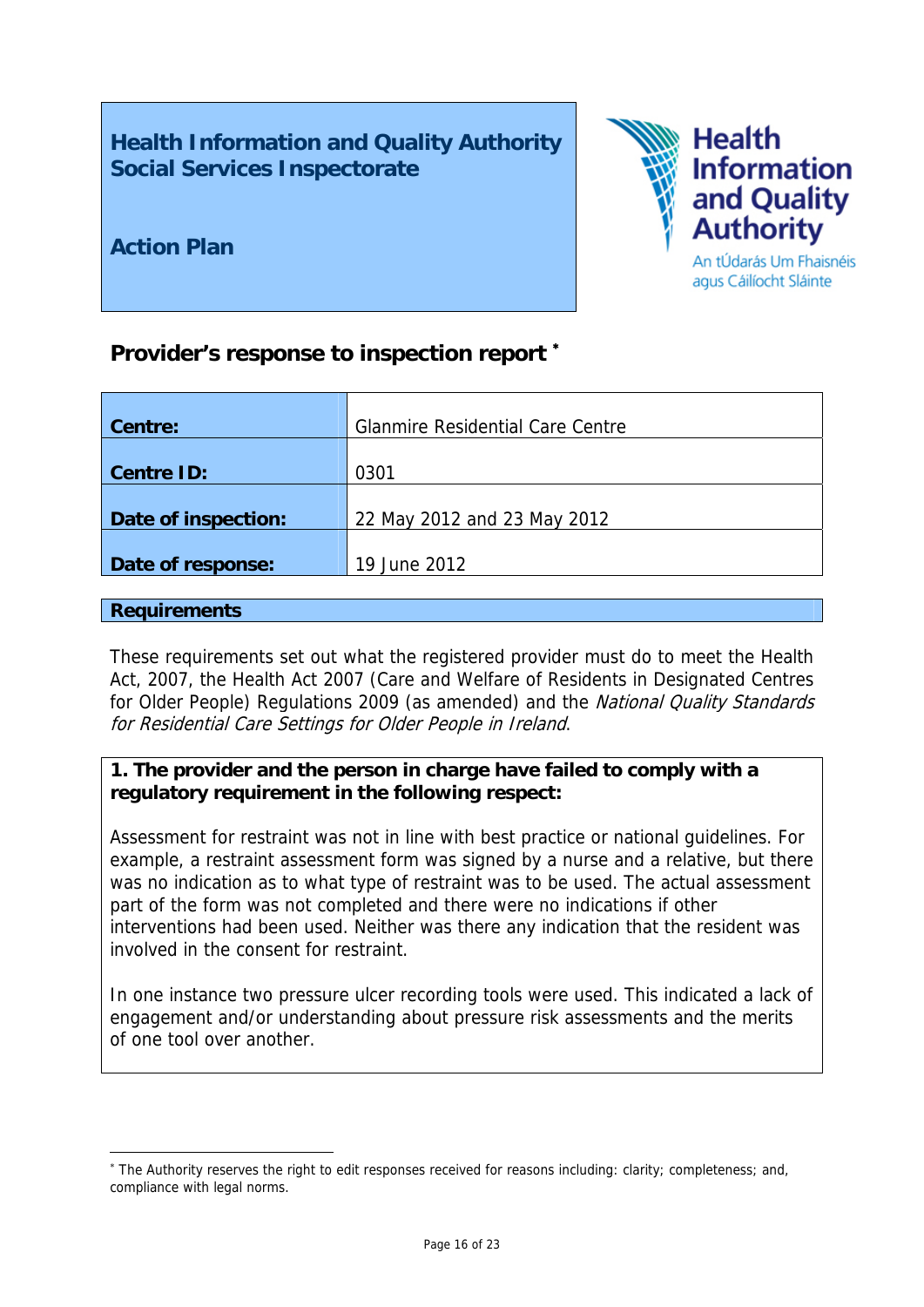# **Action required:**

Appropriate assessments must be conducted prior to the use of resident restraint.

## **Action required:**

Staff involved in assessing residents for the risk of developing pressure must be aware of the relevance of the assessments tools in use in the centre.

### **Reference:**

Health Act, 2007 Regulation 8: Assessment and Care Plan Regulation 9: Health Care Regulation 25: Medical Records Standard 11: The Resident's Care Plan Standard 13: Healthcare Standard 21: Responding to Behaviour that is Challenging

| Please state the actions you have taken or are planning<br>to take with timescales:                                                                                                                                                                                  | Timescale:   |
|----------------------------------------------------------------------------------------------------------------------------------------------------------------------------------------------------------------------------------------------------------------------|--------------|
| Provider's response:                                                                                                                                                                                                                                                 |              |
| A new restraint policy is in the process of being drawn up,<br>incorporating a new restraint form. Where possible/appropriate<br>the resident, relative and health care professional will be involved<br>in the assessment of the need to use any type of restraint. | 27 July 2012 |
| Staff have been instructed to use only one tool, the barthel<br>assessment tool which includes pressure assessment, starting<br>immediately, during initial assessment.                                                                                              | Completed    |

## **2. The provider and person in charge have failed to comply with a regulatory requirement in the following respect:**

While there were unofficial arrangements in place to provide for extra staffing if needed at night time, inspectors were not satisfied that they were sufficiently robust nor were they satisfied that the level of risk to residents from this level of staffing was adequately assessed.

## **Action required:**

The person in charge shall ensure that at all times the numbers of staff and skill mix of staff are appropriate to the assessed needs of residents, and the size and layout of the centre.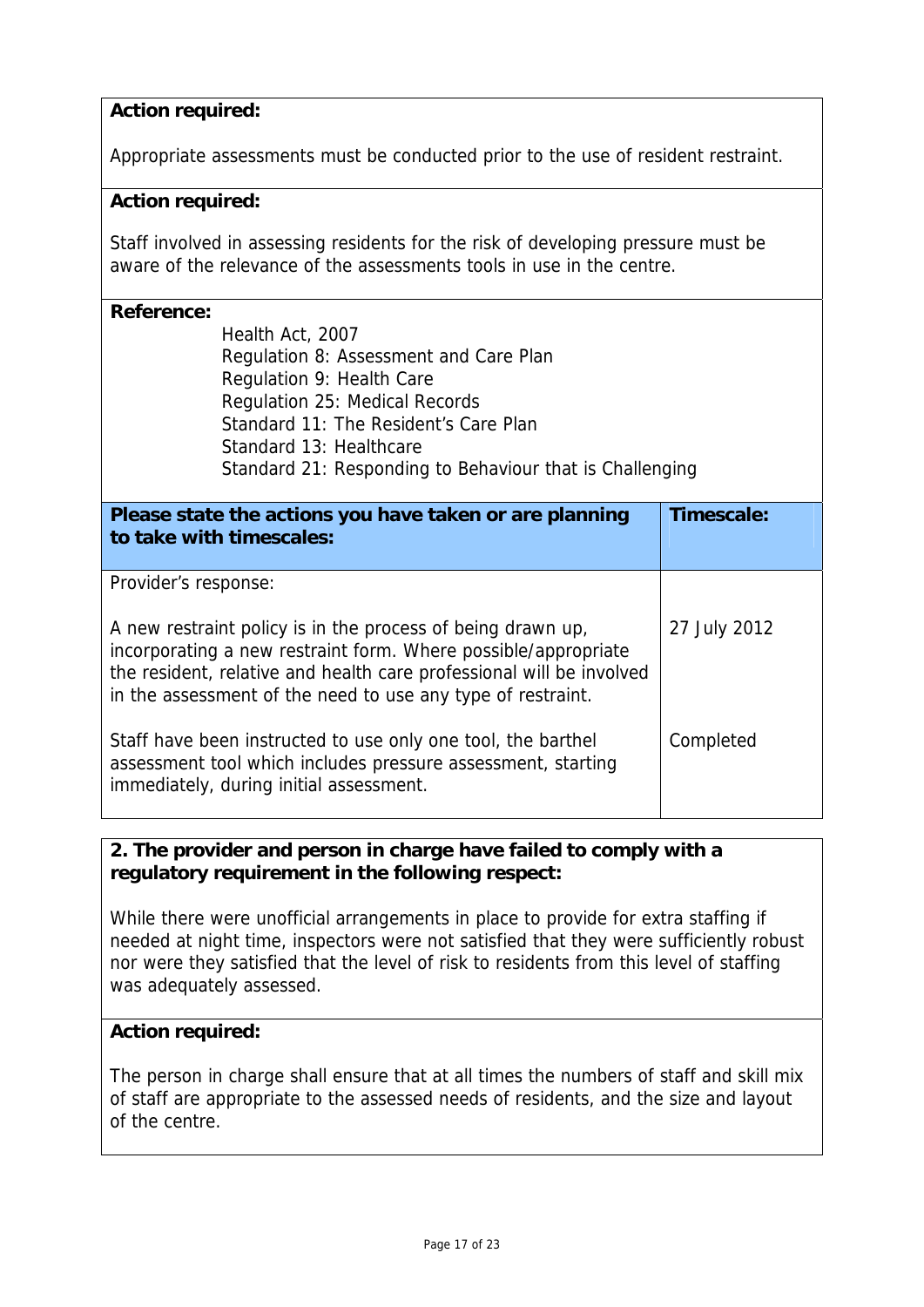## **Action required:**

The night time staffing arrangement must be risk assessed and a robust structure must be put in place to ensure extra assistance is available at short notice. This interim arrangement is until such time as extra staff are employed for the night shift.

| <b>Reference:</b><br>Health Act, 2007<br>Regulation 16: Staffing<br>Regulation 31: Risk Management Procedures<br>Standard 23: Staffing Levels and Qualifications<br>Standard 26: Health and Safety                                                                                                                                                                                                                                                                                                                                                                                                                                      |              |
|-----------------------------------------------------------------------------------------------------------------------------------------------------------------------------------------------------------------------------------------------------------------------------------------------------------------------------------------------------------------------------------------------------------------------------------------------------------------------------------------------------------------------------------------------------------------------------------------------------------------------------------------|--------------|
| Please state the actions you have taken or are planning<br>to take with timescales:                                                                                                                                                                                                                                                                                                                                                                                                                                                                                                                                                     | Timescale:   |
| Provider's response:<br>An on-call night rota has been completed and a copy should be in<br>your possession. The number of Level 1 residents has decreased<br>by two and the director of care will review on an on-going weekly<br>basis. In an emergency situation, the assistant director of care<br>lives within walking distance of the home and is available when<br>and if required. A risk assessment was completed for the month<br>of May, and a copy will be forwarded to the Authority. The<br>conclusion of the assessment was that there were no changes of<br>dependency and therefore no staffing adjustments were made. | 15 June 2012 |

## **3. The provider has failed to comply with a regulatory requirement in the following respect:**

Inspectors noted examples of inadequate cleaning practices. For example, the dining tables had food stains from a previous meal; the grid on the patio door leading from the dining room to the garden was partly filled with grit; radiators had stains on them and the kitchen floor was stained. However, a significant impediment to the overall cleanliness of the place was the poor state of repair, maintenance and decoration of the centre. For example, walls and skirting boards were heavily scuffed in particular on the corridors and in the dining room. These areas were in need of repainting. The floor covering in one bedroom was torn, posed a trip hazard and required to be replaced without delay; the flooring in the shower room on Copper Alley corridor was in need of repair or replacing and the shower room in general needed refurbishment.

Equipment such as commodes and toilet surrounds were rusty and needed to be replaced. A number of radiator thermostats were broken and needed replacing, in addition the radiators were hot to touch and needed to be protected or the surface temperature of them reduced to avoid the risk of a burn injury. The secure garden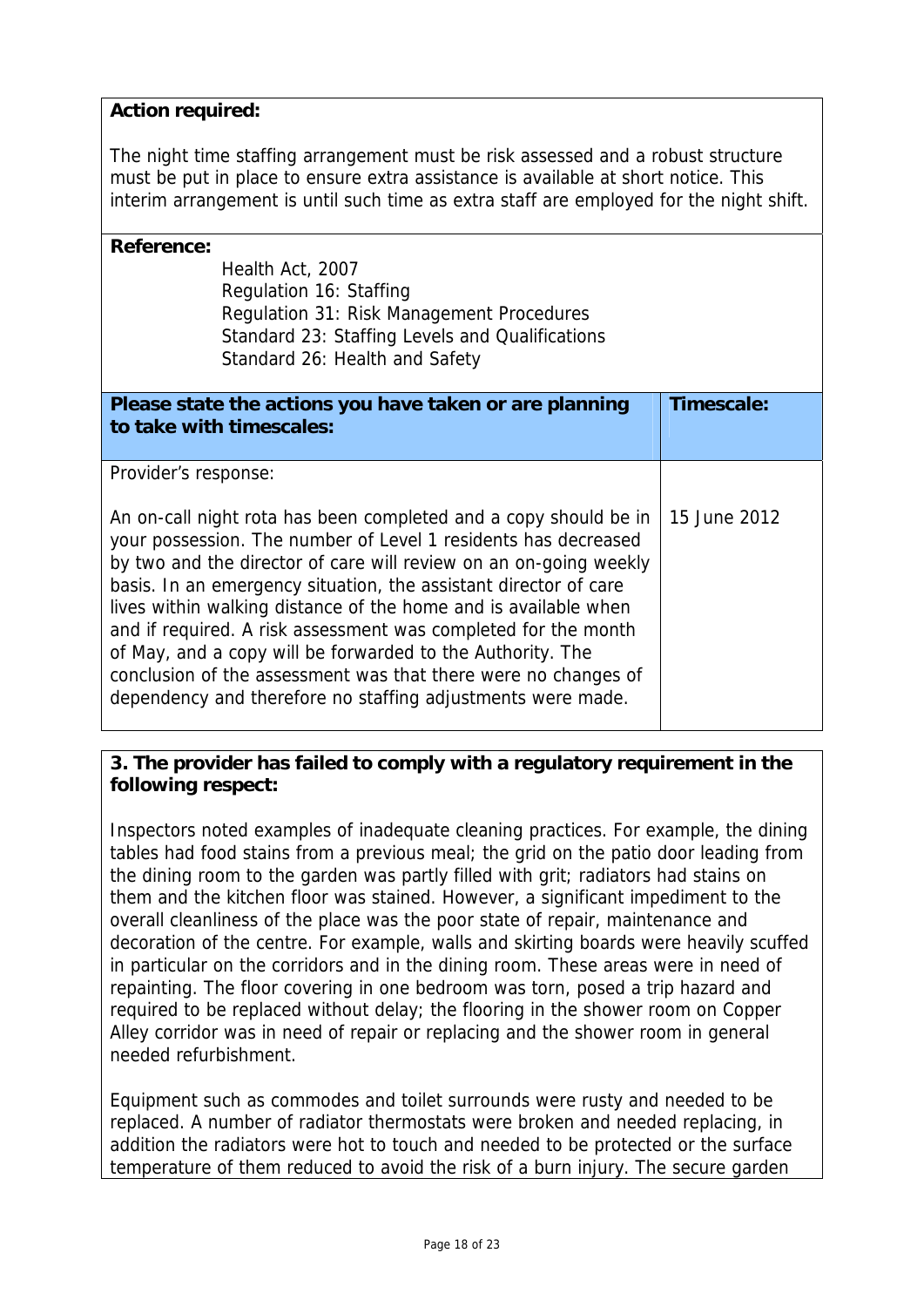was in need of weeding and the removal of broken furniture and other unused items. The curtains in one bedroom were not hanging properly and gave a dishevelled appearance from both inside and outside the room. The velux windows in the sitting room had stickers on them from when they were inserted many months ago.

# **Action required:**

All parts of the centre must be kept clean and suitably decorated.

## **Action required:**

The external grounds must be suitable, safe and properly maintained for use by residents.

## **Action required:**

Radiators must be protected to ensure that their surface temperature does not pose a risk of burns to residents.

## **Action required:**

Equipment provided in the centre such as commodes and toilet surrounds, must be maintained in a proper state of repair and replaced as necessary.

## **Action required:**

The dining room and corridors in the older section of the centre must be repainted.

## **Action required:**

Cleaning staff must receive adequate supervision and guidance.

#### **Reference:**

Health Act, 2007 Regulation 19: Premises Regulation 31: Risk Management Procedures Standard 25: Physical Environment Standard 26: Health and Safety

| Please state the actions you have taken or are planning<br>to take with timescales:                                                                                                                                                                                                                                                   | Timescale:     |
|---------------------------------------------------------------------------------------------------------------------------------------------------------------------------------------------------------------------------------------------------------------------------------------------------------------------------------------|----------------|
| Provider's response:                                                                                                                                                                                                                                                                                                                  |                |
| A cleaning audit was carried out 13 June. On receipt of same, we<br>will review and implement their independent assessment. We<br>have a maintenance/redecorating schedule in place for July and<br>August. Part of the programme is to redecorate with the minimal<br>of upset to residents. To this end, when a room becomes vacant | 31 August 2012 |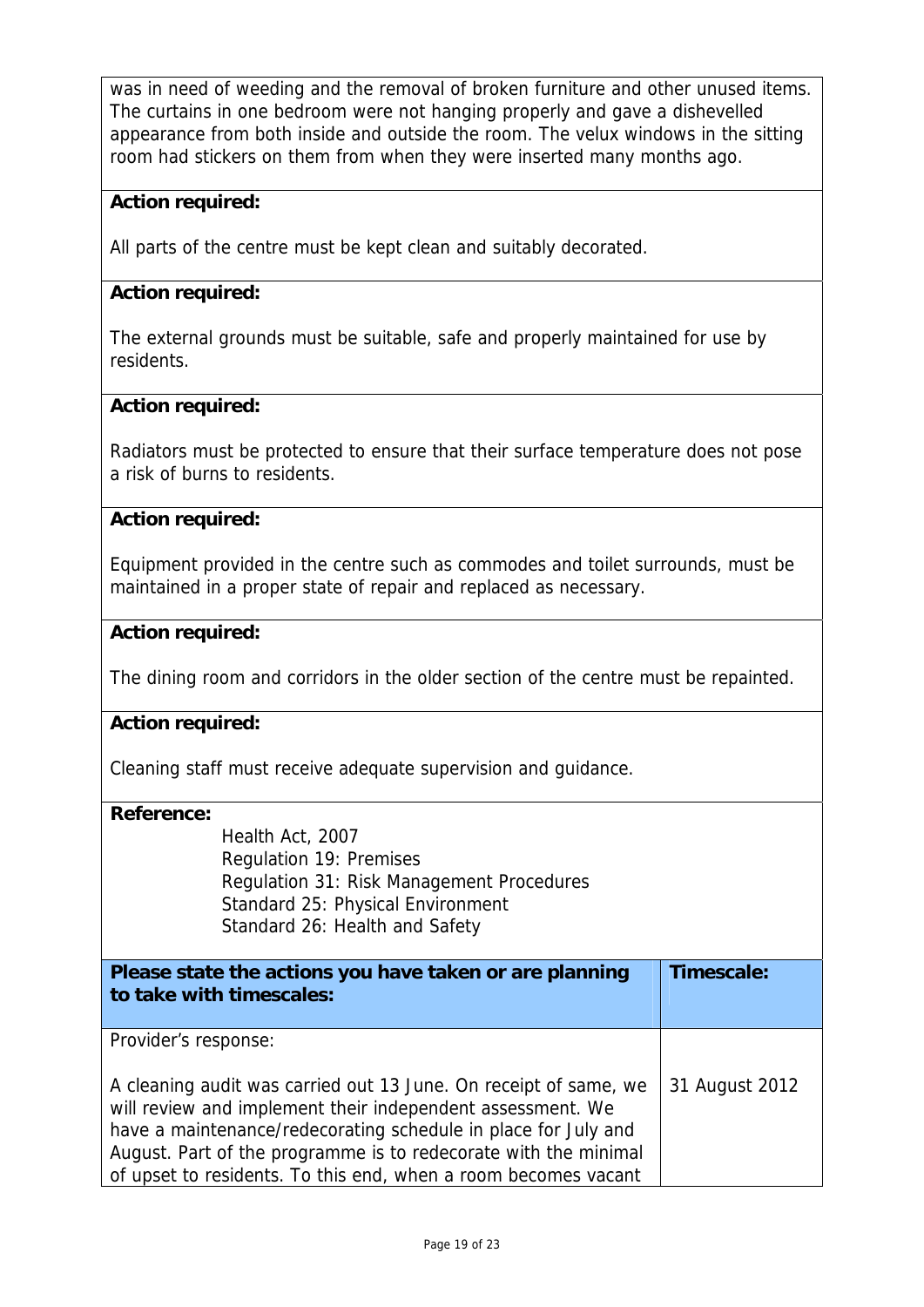| redecoration will be carried out. Room number 17 has been<br>completed. All rooms in Copper Alley Wing and Sallybrook Wing<br>will be decorated over the coming months.                                                                                                                                                                                                                                                                                                           |  |
|-----------------------------------------------------------------------------------------------------------------------------------------------------------------------------------------------------------------------------------------------------------------------------------------------------------------------------------------------------------------------------------------------------------------------------------------------------------------------------------|--|
| One person is allocated to cleaning exterior areas; a new storage<br>area will be put in place for the gardener. During the<br>refurbishment programme, radiator covers will be included in the<br>redecoration of each area. A new commode and shower chair are<br>on order and we await delivery. All substandard equipment will<br>be replaced immediately and all equipment will be monitored for<br>wear and tear, and, where highlighted will be replaced in the<br>future. |  |
| In the redecorating programme, the dining room and corridors<br>are scheduled to be completed first. The painter will commence<br>in early July and will be ongoing. We envisage these works to be<br>completed by the end of August.                                                                                                                                                                                                                                             |  |
| As previously stated on receipt of the cleaning audit, the results<br>will be reviewed and all recommendations implemented.<br>Additionally, we will engage an external supervisor to advise and<br>direct the cleaners employed as to the most efficient methods of<br>carrying out their duties.                                                                                                                                                                                |  |

# **4. The provider and person in charge have failed to comply with a regulatory requirement in the following respect:**

The Residents' Guide did not include all the items as listed under article 21 of the Health Act 2007 (Care and Welfare of Residents in Designated Centres for Older People) Regulations 2009 (as amended).

The management of restraint was not in line with national policy.

# **Action required:**

The Residents' Guide must include all the items as listed in the regulations.

# **Action required:**

Restraint must only be used if indicated following an appropriate assessment.

## **Reference:**

Health Act, 2007 Regulation 21: Provision of Information to Residents Regulation 25: Medical Records Standard 1: Information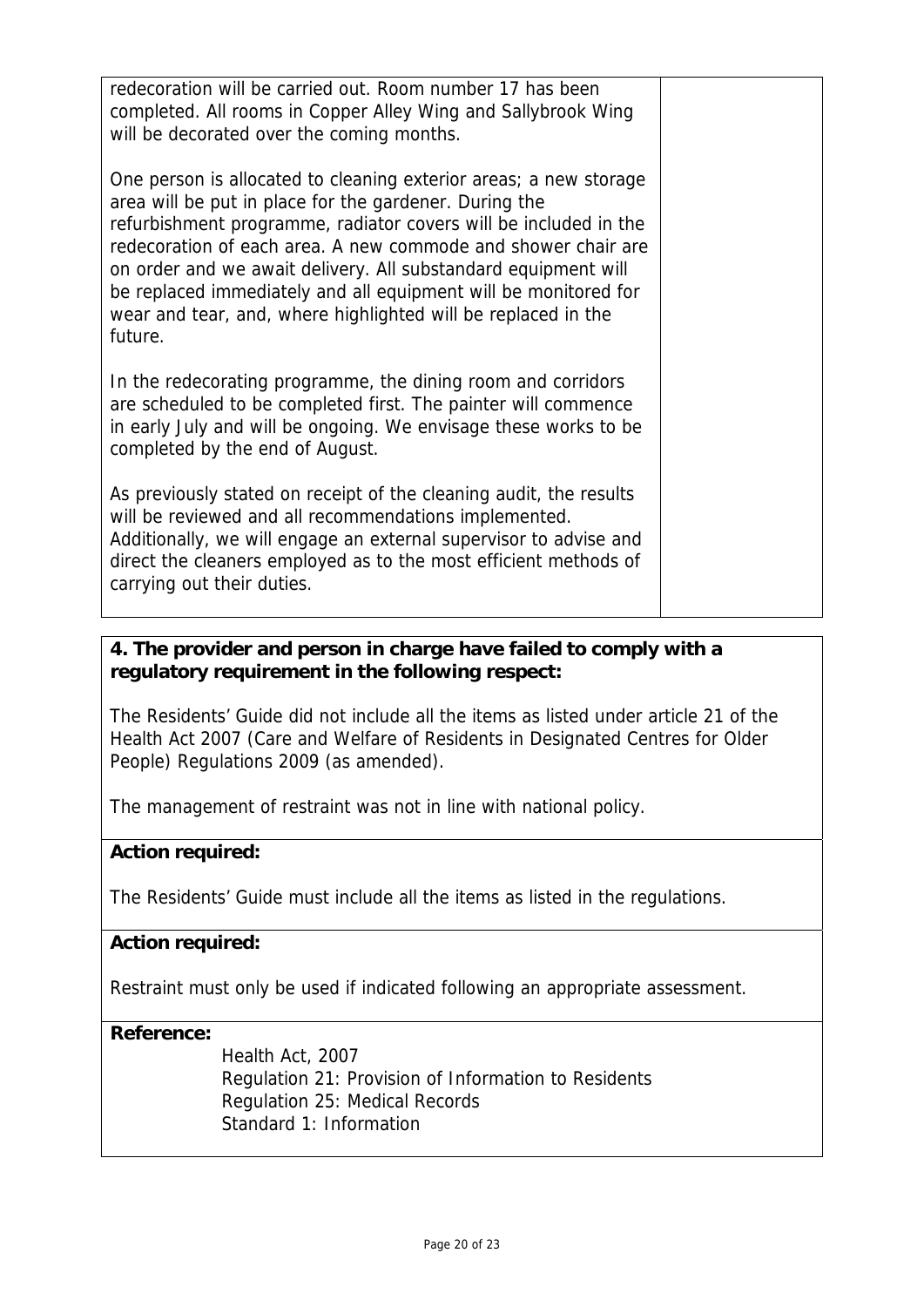| Please state the actions you have taken or are planning<br>to take with timescales:                                                                                                                                              | Timescale:   |
|----------------------------------------------------------------------------------------------------------------------------------------------------------------------------------------------------------------------------------|--------------|
| Provider's response:                                                                                                                                                                                                             |              |
| As highlighted, the Residents' Guide is now being completely<br>revised to comply fully with Section 21 of the Health Act, 2007<br>and Standard 1.                                                                               | 27 July 2012 |
| We are in the process of re-evaluating residents with whom cot-<br>side restraints are used. This is the only form of restraint used in<br>our home. The assessments will comply with all Health Act, 2007<br>and the Standards. |              |

# **5. The provider has failed to comply with a regulatory requirement in the following respect:**

The statement of purpose did not include all the details set out in Schedule 1 of the Health Act 2007 (Care and Welfare of Residents in Designated Centres for Older People) Regulations 2009 (as amended).

## **Action required:**

The statement of purpose must contain all of the details listed in Schedule 1 of the Health Act 2007 (Care and Welfare of Residents in Designated Centres for Older People) Regulations 2009 (as amended).

#### **Reference:**

Health Act 2007 Regulation 5: Statement of Purpose Standard 28: Purpose and Function

| Please state the actions you have taken or are planning<br>to take with timescales:    | Timescale:   |
|----------------------------------------------------------------------------------------|--------------|
| Provider's response:                                                                   |              |
| The statement of purpose is being reviewed and any revisions<br>required will be made. | 29 June 2012 |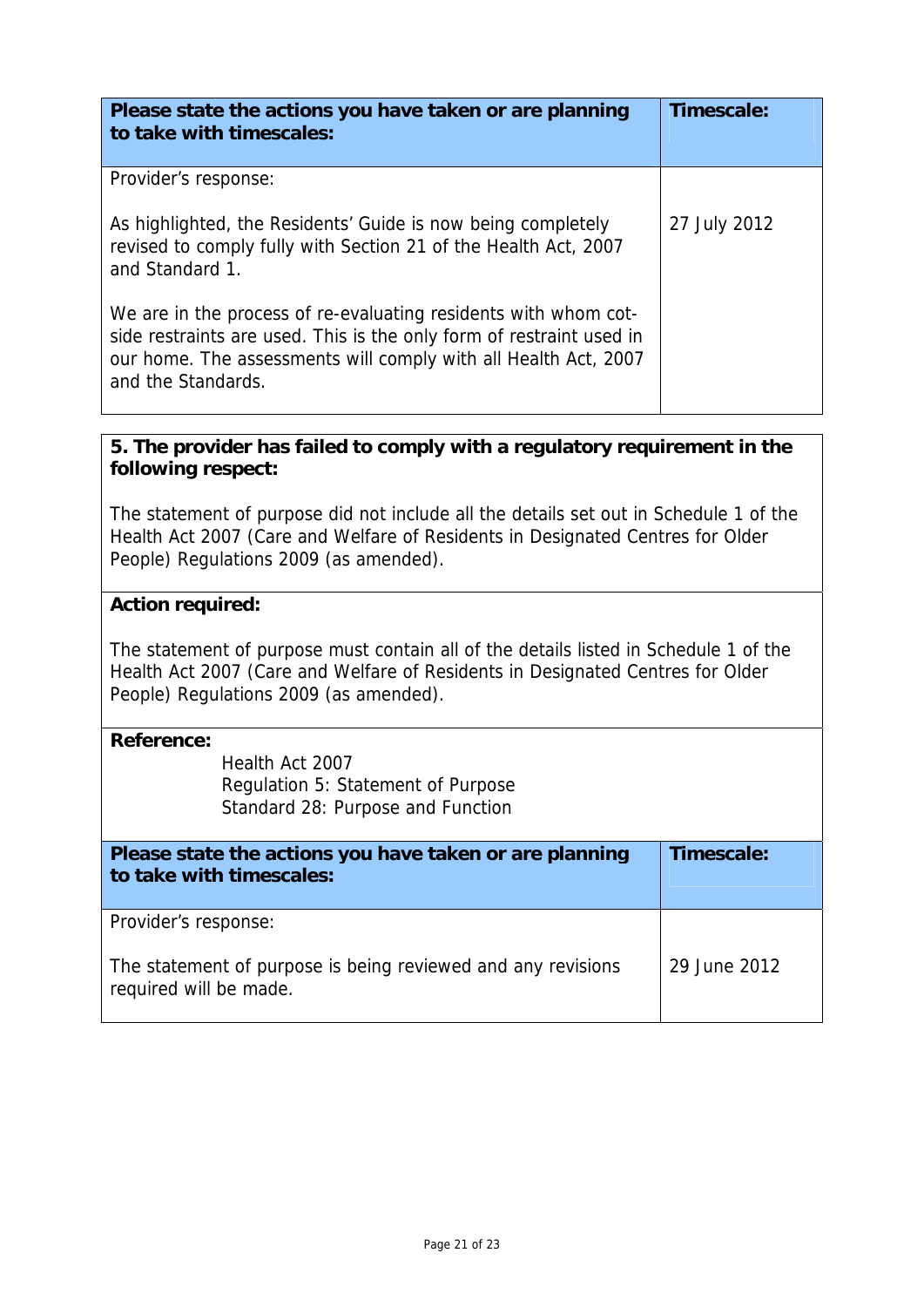# **Recommendations**

**These recommendations are taken from the best practice described in the National Quality Standards for Residential Care Settings for Older People in Ireland and the registered provider should consider them as a way of improving the service.**

| <b>Standard</b>                                                      | <b>Best practice recommendations</b>                                                                                                                                                                              |
|----------------------------------------------------------------------|-------------------------------------------------------------------------------------------------------------------------------------------------------------------------------------------------------------------|
| Standard 24<br>Training and<br>Supervision                           | The training matrix was detailed; however, its layout could be<br>further enhanced by creating an excel type spread sheet whereby<br>a summary of each employee's training record could be viewed at<br>a glance. |
| Standard 30<br>Quality<br>Assurance and<br>Continuous<br>Improvement | A more detailed and accurate system should be maintained of the<br>monitoring and continuous improvement initiatives undertaken in<br>the centre.                                                                 |
| Standard 29<br>Management<br>Systems                                 | Policies, including the policy on abuse should have an<br>implementation date recorded.                                                                                                                           |
| Standard 25<br>Physical<br>Environment                               | It is recommended that an audit is conducted of cleaning practices<br>with a view to improving standards in this area. An independent<br>audit may be helpful in achieving this.                                  |
| Standard 29<br>Management<br><b>Systems</b>                          | Adherence to the centre's policy is essential. For example, if the<br>policy states monthly weights are carried out on all residents, this<br>must be seen to happen.                                             |